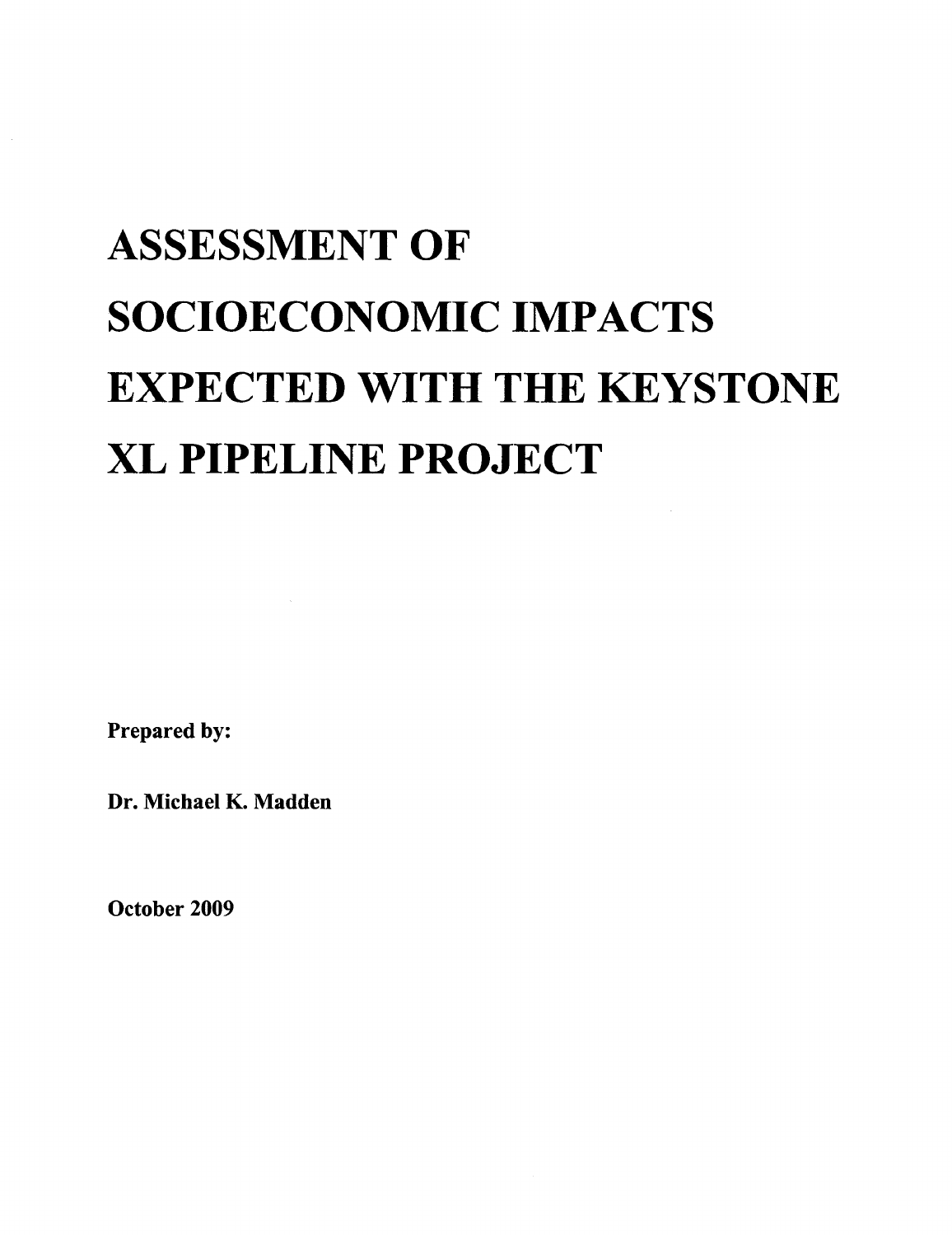# **CONTENTS**

|                    |                                                                                           | <b>PAGE</b> |  |  |
|--------------------|-------------------------------------------------------------------------------------------|-------------|--|--|
| Section I          | <b>INTRODUCTION</b>                                                                       | 1           |  |  |
| Section II         | METHODOLOGY                                                                               | 3           |  |  |
|                    | Methodology of Historical Comparison                                                      |             |  |  |
| <b>Section III</b> | <b>ECONOMIC IMPACTS</b>                                                                   | 5           |  |  |
| <b>Section IV</b>  | <b>SOCIAL IMPACTS</b>                                                                     | 9           |  |  |
|                    | Law Enforcement                                                                           | 9           |  |  |
|                    | <b>Fire Protection</b>                                                                    | 10          |  |  |
|                    | <b>Emergency Services</b>                                                                 | 11          |  |  |
|                    | <b>Health Services</b>                                                                    | 11          |  |  |
|                    | <b>Education Services</b>                                                                 | 11          |  |  |
| <b>Section V</b>   | OTHER SOCIOECONOMIC IMPACTS                                                               | 13          |  |  |
|                    | <b>Agricultural Impacts</b>                                                               | 13          |  |  |
|                    | Tourism                                                                                   | 14          |  |  |
|                    | Housing                                                                                   | 15          |  |  |
|                    | Recreation                                                                                | 16          |  |  |
| <b>Section VI</b>  | Long Run Fiscal Implications                                                              | 18          |  |  |
|                    | <b>Executive Summary</b>                                                                  | 21          |  |  |
| <b>TABLES</b>      |                                                                                           |             |  |  |
| Table 1            | PERCENT CHANGE IN TAXABLE SALES BY SECTOR<br>MARCH- JULY 2008 COMPARED TO MARCH-JULY 2009 | 6           |  |  |
| Table 2            | ASSESSED VALUE PER COUNTY 2008                                                            | 19          |  |  |
| Table 3            | <b>IMPACT SUMMARY</b>                                                                     | 22          |  |  |

 $\sim$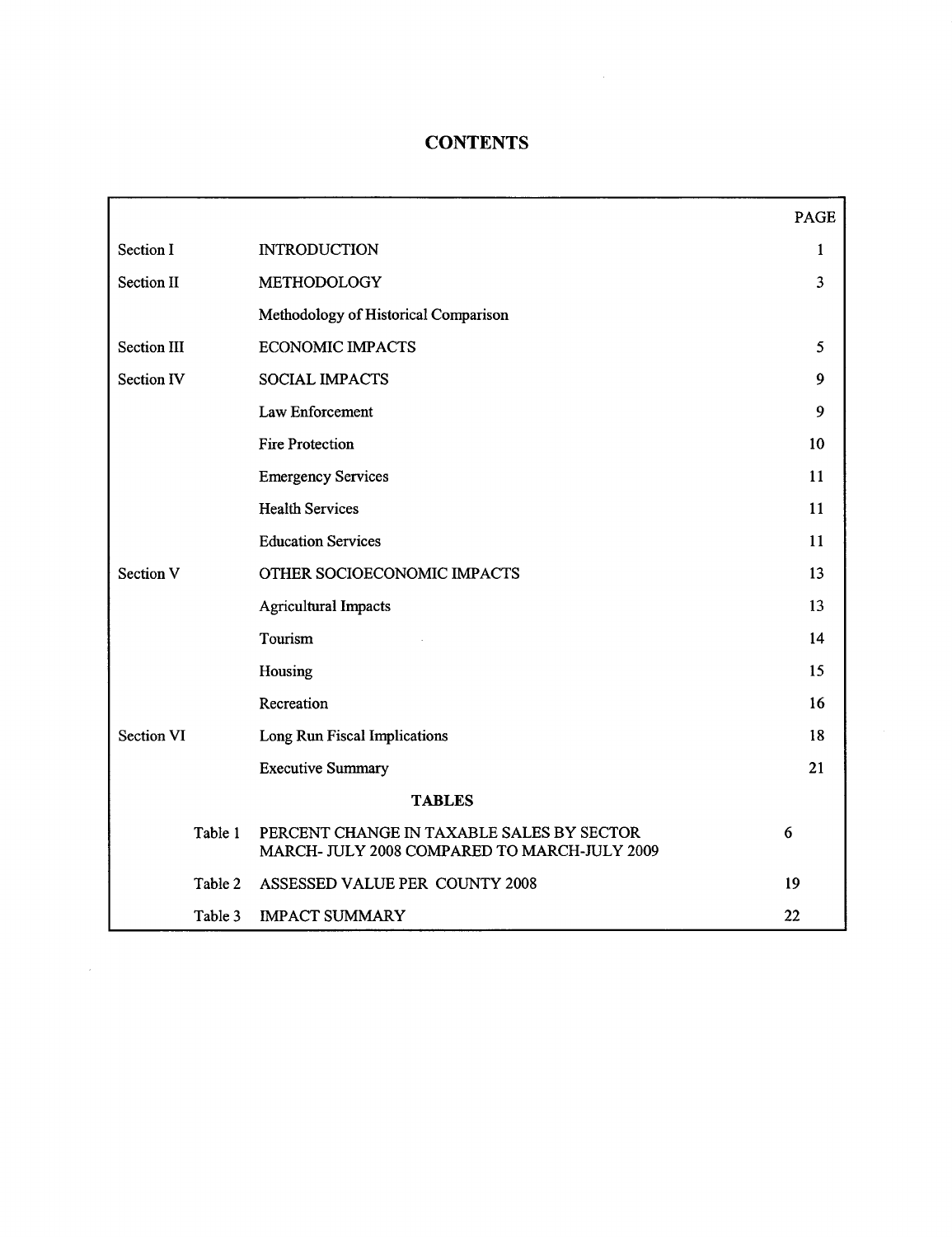#### **SECTION I - INTRODUCTION**

The purpose of this report is to provide a summary of likely socioeconomic impacts that can be expected in connection with the construction of the Keystone XL pipeline that, if approved, will occur in Western South Dakota in 2011 and 2012. The purpose of this pipeline is to transport crude oil resources from locations in Canada into the central and southern United States for refining purposes.

The pipeline design shows that it will enter South Dakota's extreme northwest comer in Harding County and travel in a southeasterly direction bisecting Haakon County in the west-central part of the state and finally exiting South Dakota near the southeast corner of Tripp County east of the city of Winner. In all, construction costs for labor and materials that will occur in South Dakota approximates \$921.4 million of which \$154.4 million is labor costs. Of this amount of total labor costs, about halfwill occur as direct wages to workers.

A similar pipeline owned by the same company is being completed in Eastern South Dakota at the present time. Construction of this project began in 2008 and the portion of the project that traverses South Dakota will be essentially complete in 2009. The fact that this earlier pipeline has been nearly completed is extremely beneficial in determining the expected impacts of the second (Keystone XL) pipeline. This is reinforced by the fact that both projects are planned, engineered and administered by the same organization. Accordingly, the methodology leans heavily toward taking advantage of the experience witnessed in South Dakota over the span of time encompassed during the construction of the first Keystone project.

A lesser input to this assessment process consists of experience gained in Wyoming over many years of witnessing numerous pipeline projects of all types. Personnel from the Wyoming Industrial Siting Council and Wyoming Pipeline Authority were relied on for insight in this regard.

Sectors of interest in this analysis include retail sales that are similar to those impacted by the South Dakota travel industry such as eating and drinking establishments, lodging and general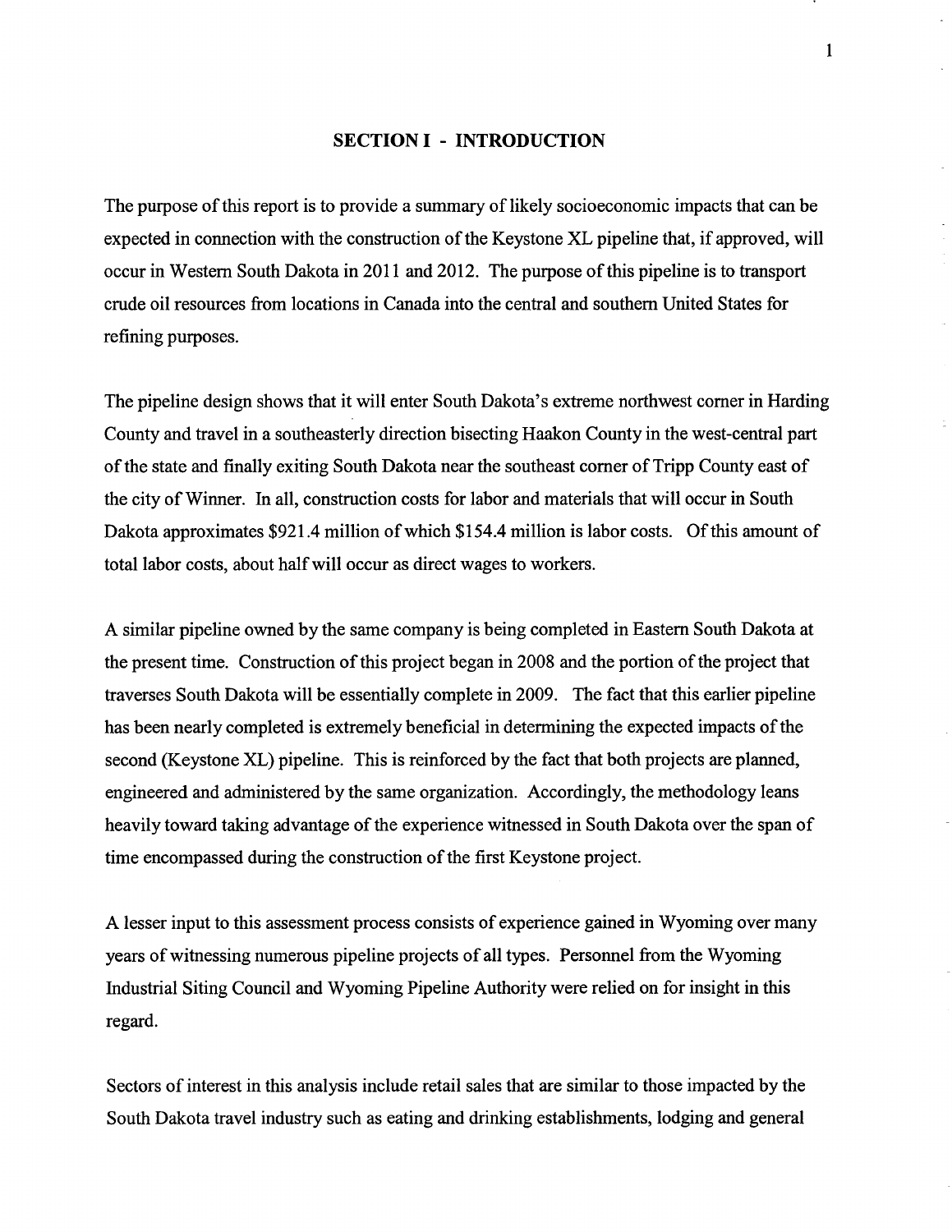retail trade. Other business sectors include health, housing and agriculture. Social services such as ambulance, police and fire are also discussed. Although it is not the major emphasis in this study, the visitor industry receives some discussion because so many of the spending sectors that are expected to be affected by pipeline construction activity are common to those affected by the visitor industry.

Focus is nearly exclusively directed to the construction phase of the project since the operational phase of the project is clearly minor with respect to the regional economy. Only 6 employees assigned to two locations will be required to operate and maintain the pipeline in South Dakota during its actual operation. Annual labor costs in current dollars is estimated to be \$860,000 for these workers. (Response to Staff's First Data Request, May 1, 2009, #1.7.) However, one significant impact that will be associated with the operation of the pipeline concerns *ad valorem* or property taxes that will accrue to school districts and county governments, a subject that will be explored in Section VI.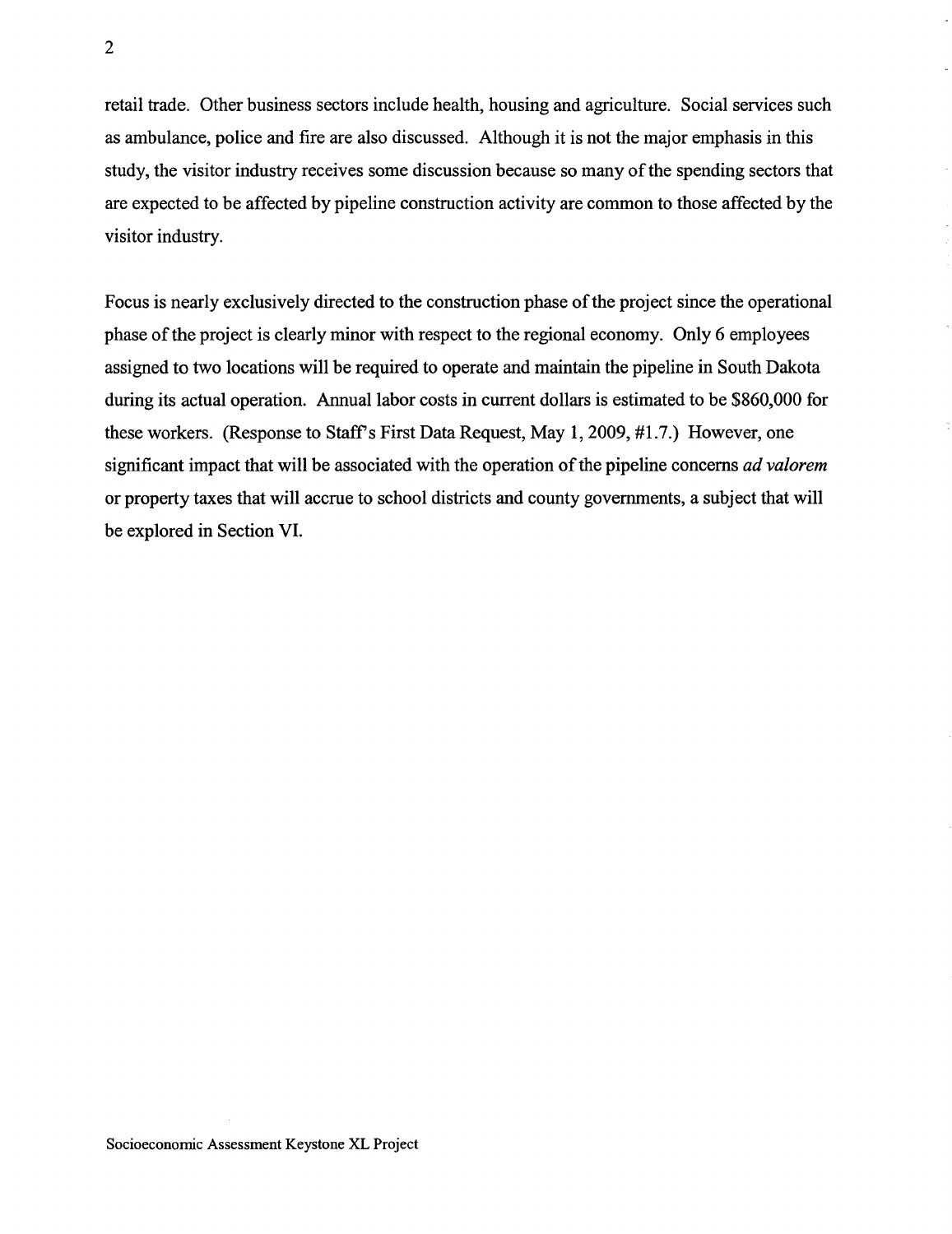#### **SECTION II - METHODOLOGY**

Evidence gained by historical comparison embodies objective qualities that cannot be gained using other methodologies.

#### **Methodology of Historical Comparison**

An objective assessment of the likely impact in some sectors can be accomplished by historically researching the *actual* impact experienced during the construction ofthe first Keystone pipeline project nearing completion at the present time in 2009. Insight is gained by studying movements of business volume within sectors during peak construction periods of the Keystone pipeline in Eastern South Dakota. These inferences can be applied to the proposed pipeline by making comparisons in workforce requirements and adjusting for the current size of these local economies.

Taxable sales in the counties where the bulk ofworkers resided are compared with like months from the year previous in selected sectors. For the years of 2008 and 2009, this type of comparison is complicated by the fact that the national economic slowdown took place at the same time that increased economic activity produced by the pipeline project increased. Much of the likely pipeline economic impact was therefore offset by reduced activity by other spending units.

For a number of reasons expectations concerning social impacts related to the Keystone XL project can be determined with some degree of certainty in the present case. First, the new Keystone XL project is programmed to begin quite soon after the completion of the first project making long term changes in social behavior less of a factor. Second, the same company is planning and organizing Keystone XL as was the case for the first pipeline. There is accordingly some likelihood that many of the same subcontractors or at least the same standards for selecting subcontractors will be used for both projects. This increases ones confidence in the use of the historical comparison methodology. Finally, it may be expected that the standards and conditions imposed on the Keystone XL project will mirror those of the first project.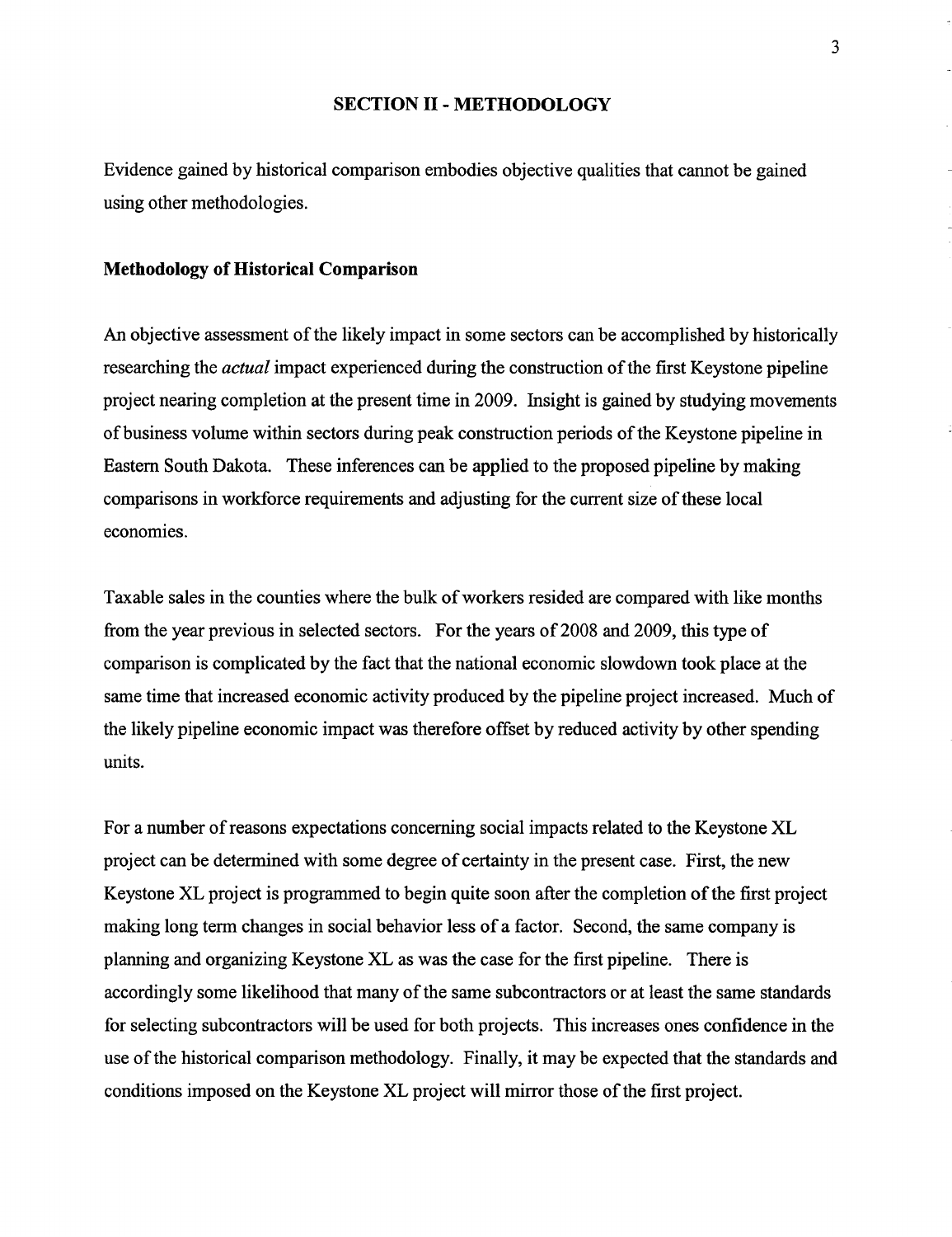In the present instance, there are reasons to temper inferences derived from the outcomes experienced during the first project. First, significant demographic and geographic differences existed along the route of the first project in eastern South Dakota to that what will be encountered along the Keystone XL pipeline route in the western part of the state. The pipeline that is nearing completion in eastern South Dakota benefited by the geographical proximity of four relatively large cities somewhat equidistantly dispersed along the route. These four cities consist of Aberdeen, Huron, Mitchell and Yankton. Each of these cities contained ample businesses that were able to provide needed goods and services for pipeline employees. Together, their infrastructure includes thousands of lodging units and RV parks spaces supplemented by numerous apartment and other rentals. In addition, many smaller communities along the first pipeline route also provided basic employee needs while working near them.

Winner with a 2000 population of 3,137 is the largest city near the proposed Keystone XL route and is situated near the Nebraska border. Winner's population is about one-fourth the population of Huron, the smallest among the four larger cities relied on by workers along the eastern pipeline route. To complicate the logistical environment, the number and spacing of smaller communities are very limited along much of the Keystone XL route.

Apparently in response to this reality, the company has developed a housing plan to board and room workers in two worker camps for the duration of this construction in South Dakota. This matter will be more fully addressed later in this report.

 $\left.\rightleftharpoondown$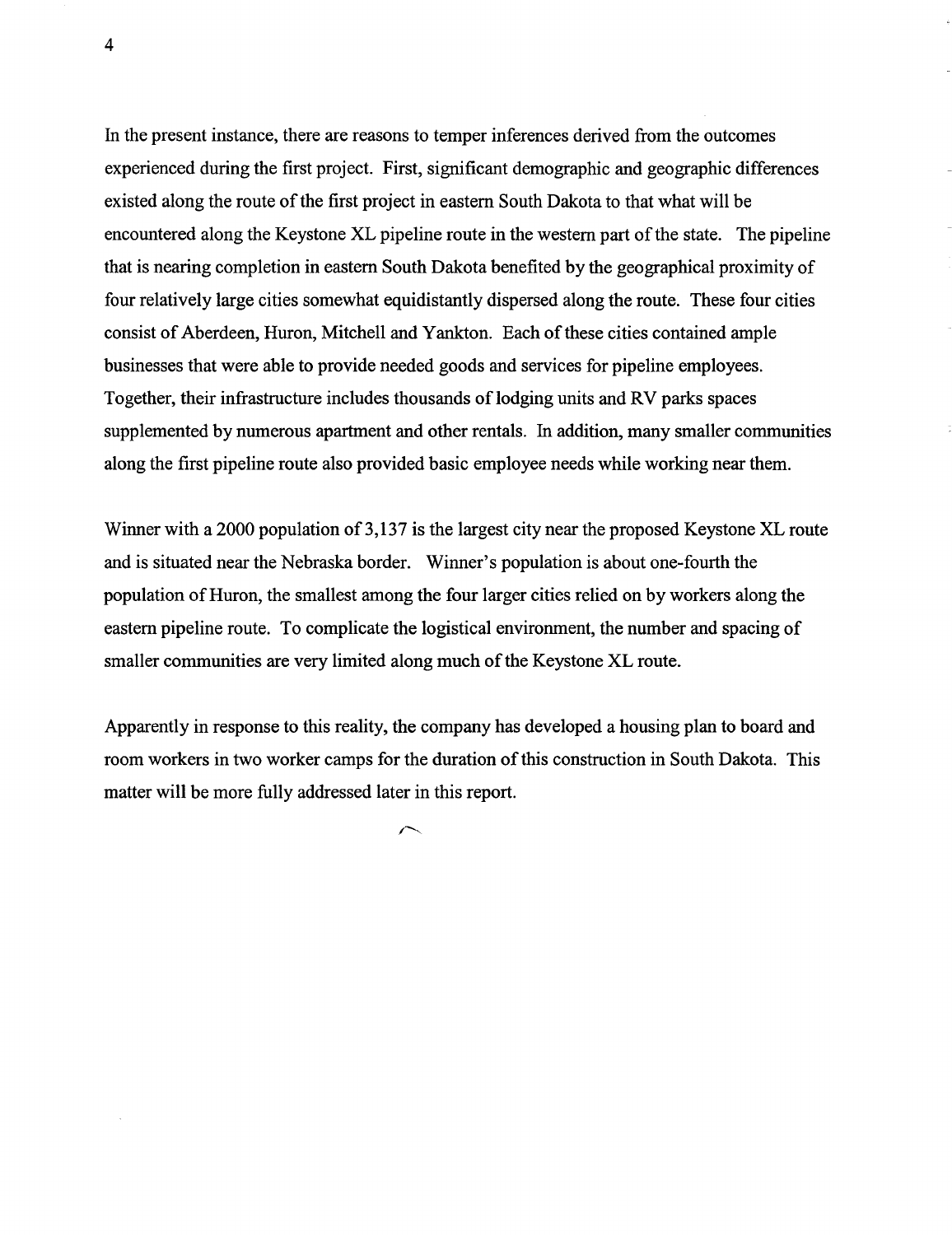#### **SECTION III - ECONOMIC IMPACTS**

A general review of the economic impacts that occurred during the construction of the Keystone pipeline in Eastern South Dakota shows that a positive economic stimulus took place in the four larger communities of Aberdeen, Huron, Mitchell and Yankton. This is verified through interviews with chambers of commerce, and visitor bureaus of these towns. As expected, the eating and drinking establishments and lodging businesses were among the most significantly affected by spending that was required by employees living in these towns. However, evidence suggests that retail sales in general were also boosted in other communities along the pipeline route.

A field visit along much of the pipeline in September also verified that smaller communities, because of the familiarity of their localized trade patterns, were probably more noticeably impacted by increased business volumes. Smaller towns with only one or two moderate sized motels and a very limited number of eating and drinking establishments undoubtedly felt a more pronounced business impact than the better diversified larger communities referred to earlier. It was also apparent during interviews that a certain level of competitiveness developed among the smaller communities each vying for the potential economic benefits that pipeline workers afforded them.

It is appropriate to place in perspective the magnitude of the spending stimulus received by communities near the first pipeline project in South Dakota. The original application for the project indicated an expected cost of \$303 million in the state. This would imply that labor costs would approximate \$50 to \$70 million. Net wages to workers would be some fraction of this amount of perhaps \$35 to \$45 million. Thus, some portion of this amount would translate into spending in South Dakota while working in the state.

By way of comparison, taxable sales for retail purchases and services in the four counties of Brown (Aberdeen), Beadle (Huron), Davison (Mitchell) and Yankton (Yankton) amounted to 1,402 million during the last fiscal year. It can be concluded that economic stimulus, while positive for impacted communities was moderate by comparison oftaxable sales in general.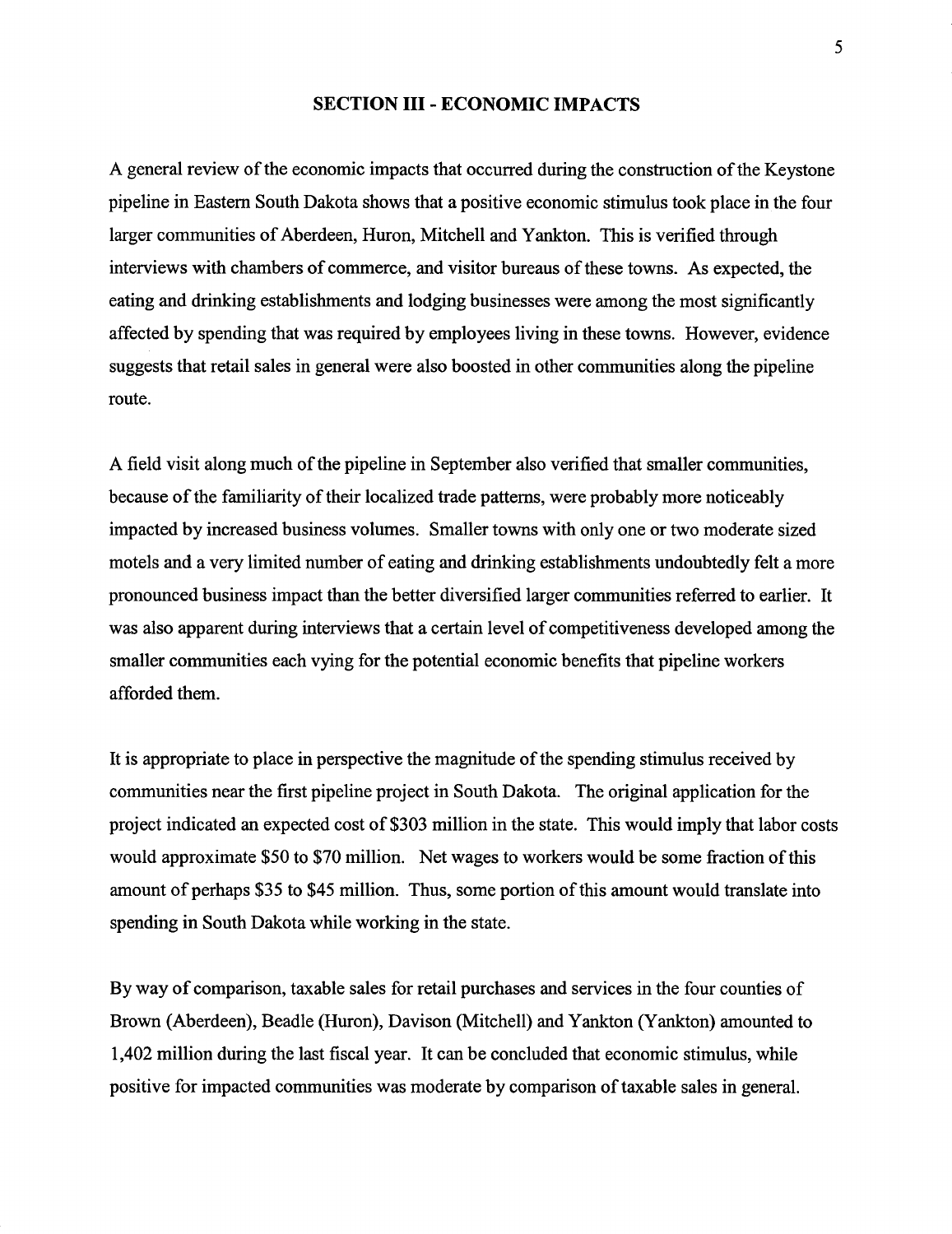Subsectors within services and retail sales sector that are likely to have been influenced to larger degrees consist of lodging services, eating and drinking establishments, and department store sales. The following table represents percentage changes in taxable sales in counties judged to be most significantly impacted by pipeline worker spending. (Source: Sales Tax Report, SD Department of Revenue.)

| PERCENT CHANGE IN TAXABLE SALES BY SELECTED SECTOR<br><b>MARCH- JULY 2008 COMPARED TO MARCH-JULY 2009</b> |                     |                            |         |  |  |
|-----------------------------------------------------------------------------------------------------------|---------------------|----------------------------|---------|--|--|
|                                                                                                           | <b>Dept. Stores</b> | <b>Eating and Drinking</b> | Lodging |  |  |
| <b>Brown</b>                                                                                              | 3.0%                | 3.1%                       | $-8.7%$ |  |  |
| Beadle                                                                                                    | 3.5%                | 2.7%                       | 11.8%   |  |  |
| Davison                                                                                                   | $-0.3%$             | 7.4%                       | $-3.1%$ |  |  |
| Yankton                                                                                                   | $0.0\%$             | 6.2%                       | $-6.9%$ |  |  |
| <b>Overall Average</b>                                                                                    | 1.1%                | 2.7%                       | 5.6%    |  |  |

TABLE 1

The reader is reminded that a sizeable portion of expenditures for lodging in hotels and motels are not subject to the sales tax. South Dakota statute exempts sales taxes on motel and hotel lodging when rental contracts are executed with guests that involve more than a 28 day stay. If no contract is pre-arranged, the expense of any length of stay beyond 28 days is also tax exempt. (Information provided by South Dakota Department of Revenue.)

Most, but not all of these sectors experienced growth in taxable sales in these counties from 2008 to 2009 during the March through July window of time that would have been associated with the largest number of pipeline employees in the state. When the overall changes in these sectors are averaged, department store taxable sales increased by 1.1 percent, eating and drinking establishments grew by 2.7 percent and taxable sales in lodging facilities grew by 5.6 percent.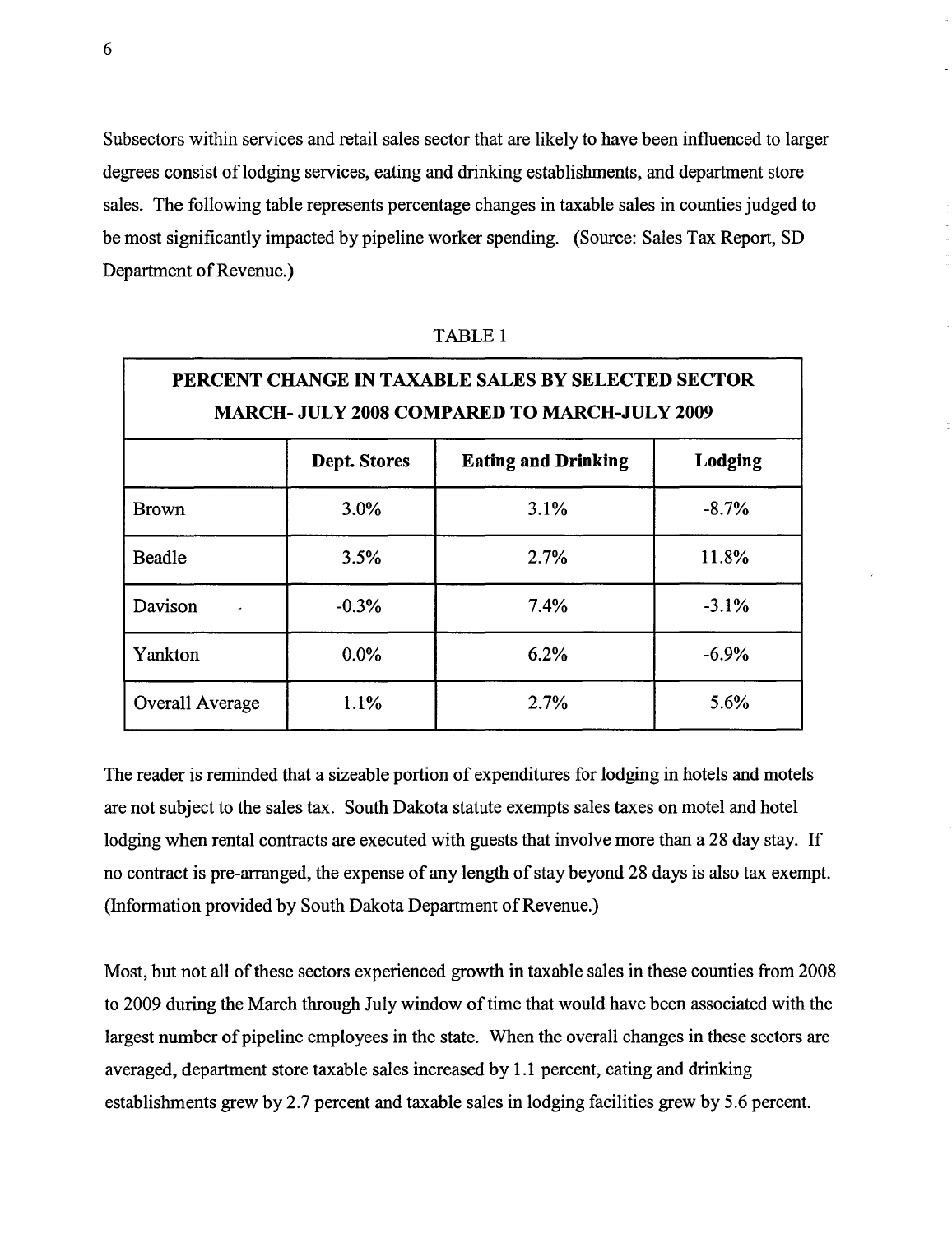It should be reiterated that the one year time period analyzed here was also associated with a dramatic deterioration in economic conditions nationally with similar, but less severe reductions in economic activity in South Dakota. It is likely that recessionary slowdowns that occurred because of the national economy were mitigated substantially in these and other counties located near the pipeline project.

The Keystone XL pipeline has the potential to be a larger economic stimulus to Western South Dakota than was the case with the earlier pipeline in Eastern South Dakota. First, the length of the Keystone XL pipeline is projected to extend 313 miles as compared to the first pipeline of 220 miles. Second, labor, material and other costs of the Keystone XL project is estimated to be \$924 million in South Dakota compared to \$302 million for the earlier Keystone pipeline. Finally, the existing regional economy in Western South Dakota is far smaller in terms of available retail and service capacity than was the case for the first Keystone pipeline.

Tempering this conclusion is the company's recognition of limited commercial services in this area of South Dakota.. This recognition probably influenced its decision to mitigate the capacity constraints by planning two worker camps for the duration of the construction phase. One of these camps is presently envisioned for the vicinity of Union Center and the other will be near Winner. Each is to be designed with a capacity of 600 workers. (Keystone XL Application, Final Draft.) Such facilities will mitigate the reality of limited retail and service facilities for transient workers near the construction corridor in Western South Dakota. This factor makes any attempt to estimate spending for goods and services in the private economy subject to considerable error.

The project in Eastern South Dakota benefitted by the proximity of ample opportunities for various forms of living accommodations. About 25 percent of the approximate one thousand workers rented apartments or houses, 25 percent stayed in RV parks and 50 percent lodged in motels and hotels. A distinct difference in spending patterns will be experienced during the construction of the Keystone XL project in Western South Dakota because of the operation of worker camps to house and feed the majority of the work force.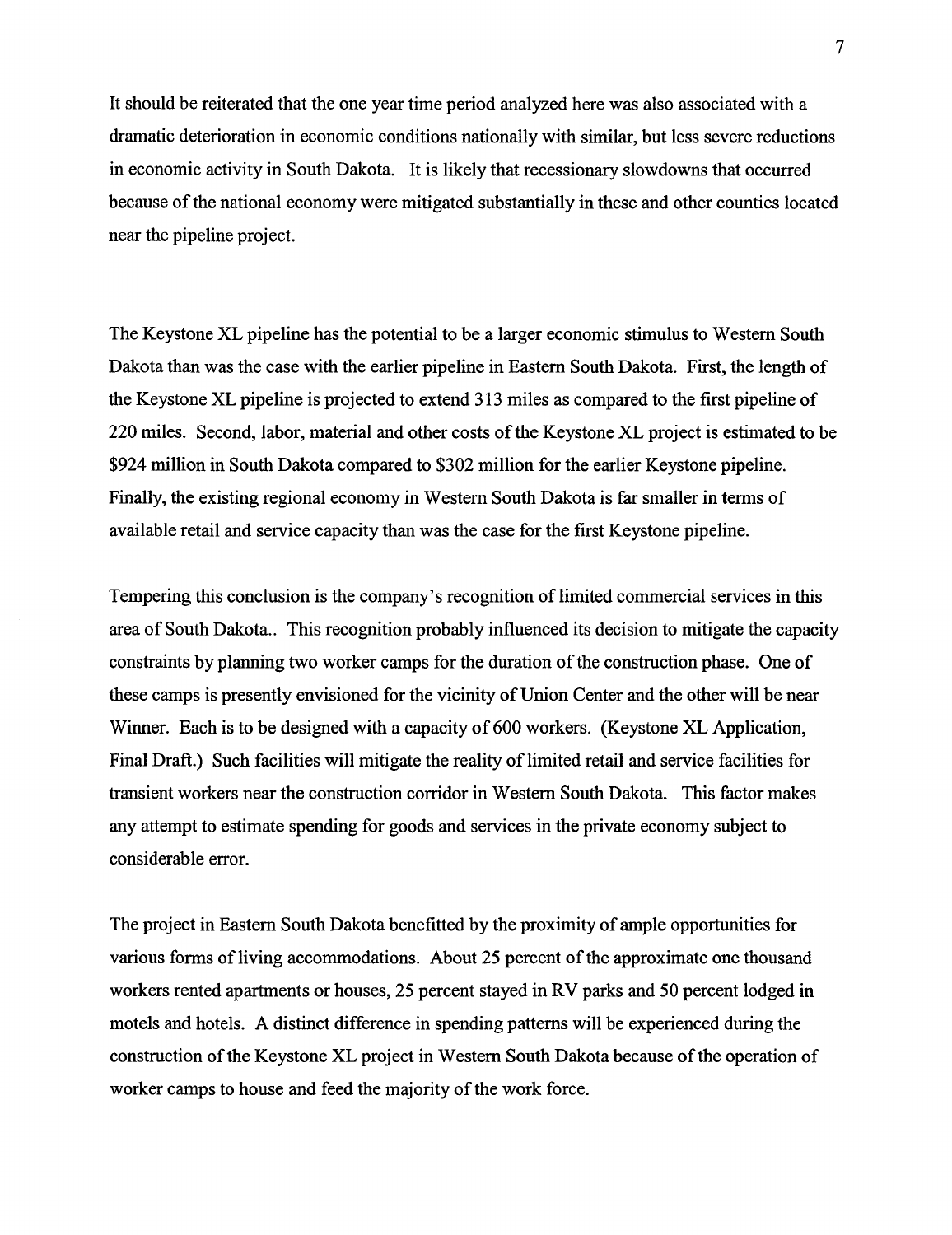8

Yet, there will be a demand for a variety of goods and services in terms of ordinary living expenses such as transportation, recreation and other miscellaneous purposes in small towns and larger cities in the Black Hills and other communities near the Missouri River.

 $\tilde{\phantom{a}}$ 

 $\overline{a}$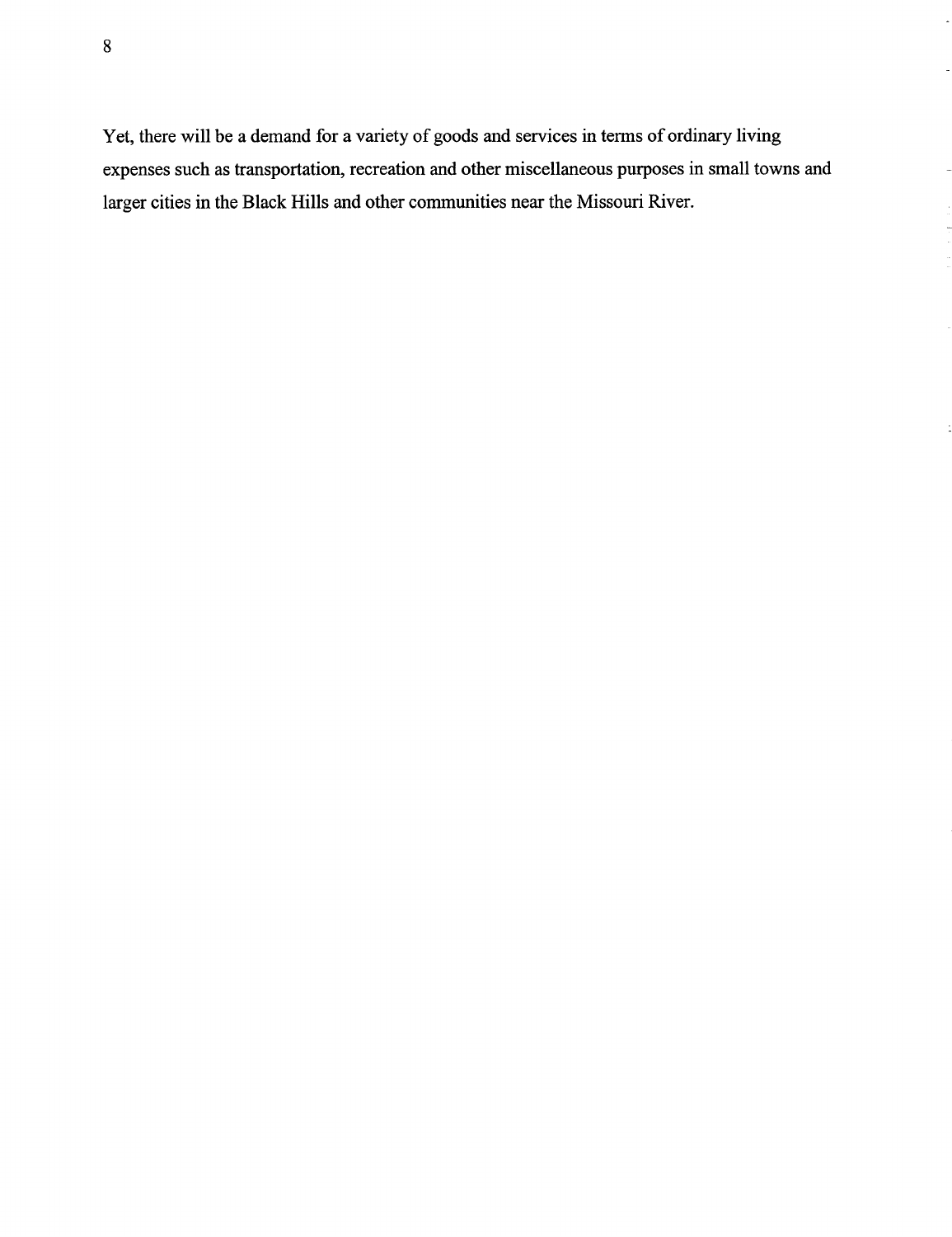# **SECTION IV - SOCIAL IMPACTS**

For convenience, public safety and emergency services as well as health delivery services are herein referred to as social services. They all have a degree of separation from the economic system making them distinct from impacts that have been discussed earlier in this analysis. It is also common in most communities that these services are supported in part by local tax revenues and fees unlike the business sectors discussed earlier.

Perhaps the best barometer of social impacts for the Keystone XL pipeline is what was actually experienced in later 2008 and 2009 in counties along the pipeline corridor in eastern South Dakota. This is due to the fact that the same company that was involved in the eastern pipeline is also organizing, planning and will be hiring subcontractors for the proposed Keystone XL pipeline.

This factor was the compelling reason why a relatively detailed field study supplemented by telephone interviews was conducted of those closely connected to the delivery of these social services. During this field study process, various individuals representing these social services were contacted in person in the counties of Davison, McCook, Hutchinson and Yankton. City representatives in Mitchell, and Yankton were contacted. Telephone interviews were made with county representatives in Beadle and Brown Counties and also the town of Groton. Summaries ofthese personal and telephone interviews appear in the following classifications.

# **Law Enforcement**

Generally, all of the comments received from law enforcement personnel were positive. Contacts with pipeline employees were rare as reported by representatives in sheriff and police departments. In the northern section of the project, some law enforcement contact was made early in the process primarily involving traffic violations. However, it soon declined to a negligible level for the entire remainder of the project. In the vicinity of Mitchell and Huron even less contact was made with pipeline employees, referencing no more than three or four traffic related contacts. In the vicinity of Yankton, the comments were even more positive. For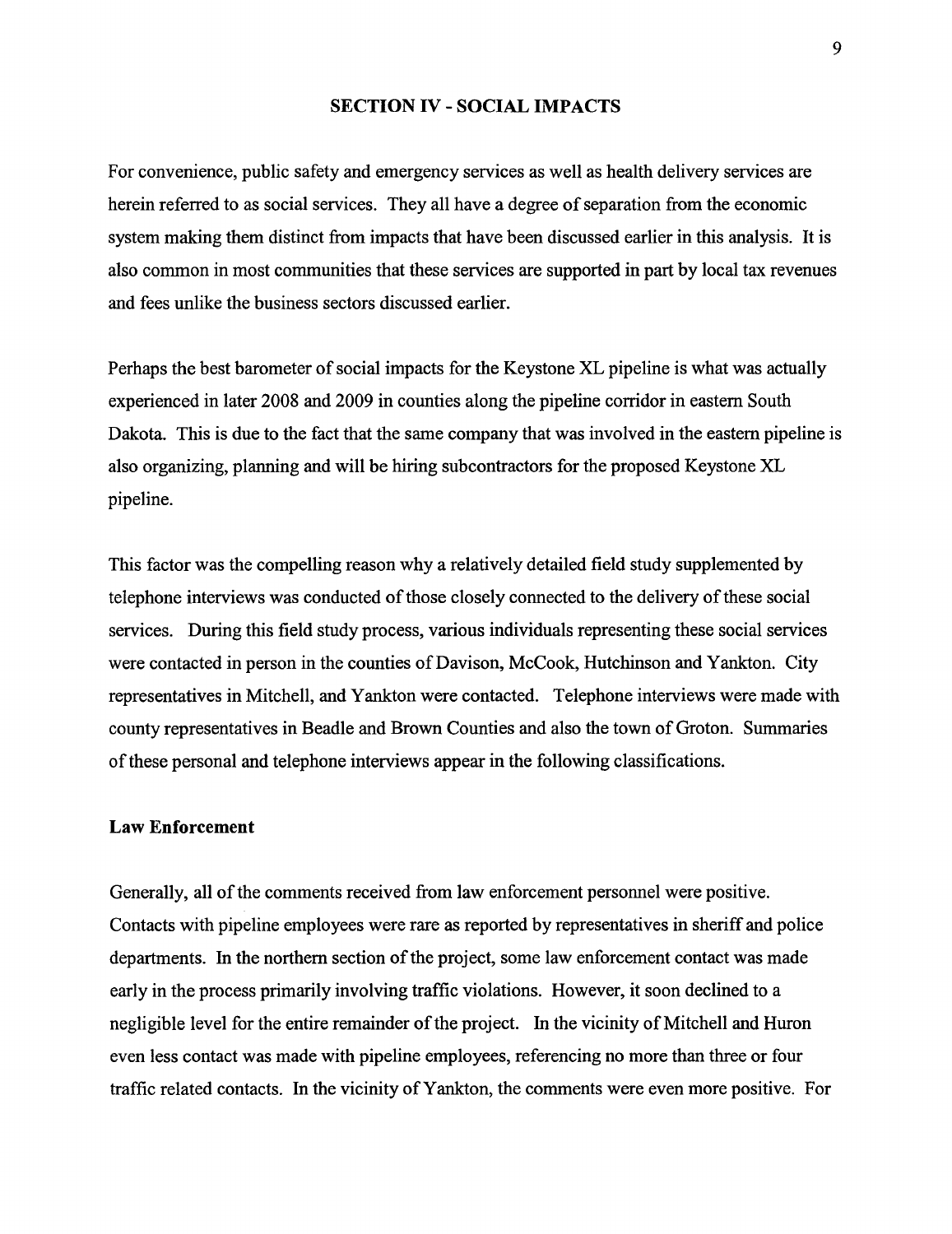example, the sheriff ofYankton County could not recall even one law enforcement contact with anybody connected with the project.

Some law enforcement personnel from smaller communities noted increased traffic going through certain parts of the community during peak construction periods. Such increased traffic did not produce a need for added patrol or other work detail, however.

Perhaps, most important was the fact that not a single instance of illegal drug contacts were made by any law enforcement body interviewed. The experience in Wyoming in connection with such projects is that if any law enforcement problems are encountered from pipeline crews the most serious are drug offenses. It was also pointed out that this problem is the most difficult to deal with among various communities in Wyoming when problems are encountered. (Source: Communication from Director, Wyoming Industry Siting Council.) Apparently all of the subcontractors involved in the earlier Keystone project had a zero tolerance for drug abuse among their employees.

No respondents reported that an added workload was imposed on their respective departments during peak periods of work activity. Also, respondents indicated that no added costs were added to departmental operations. No law enforcement respondents could cite instances where they had learned that their counterparts in other counties and communities experienced added workload or expenses of any kind.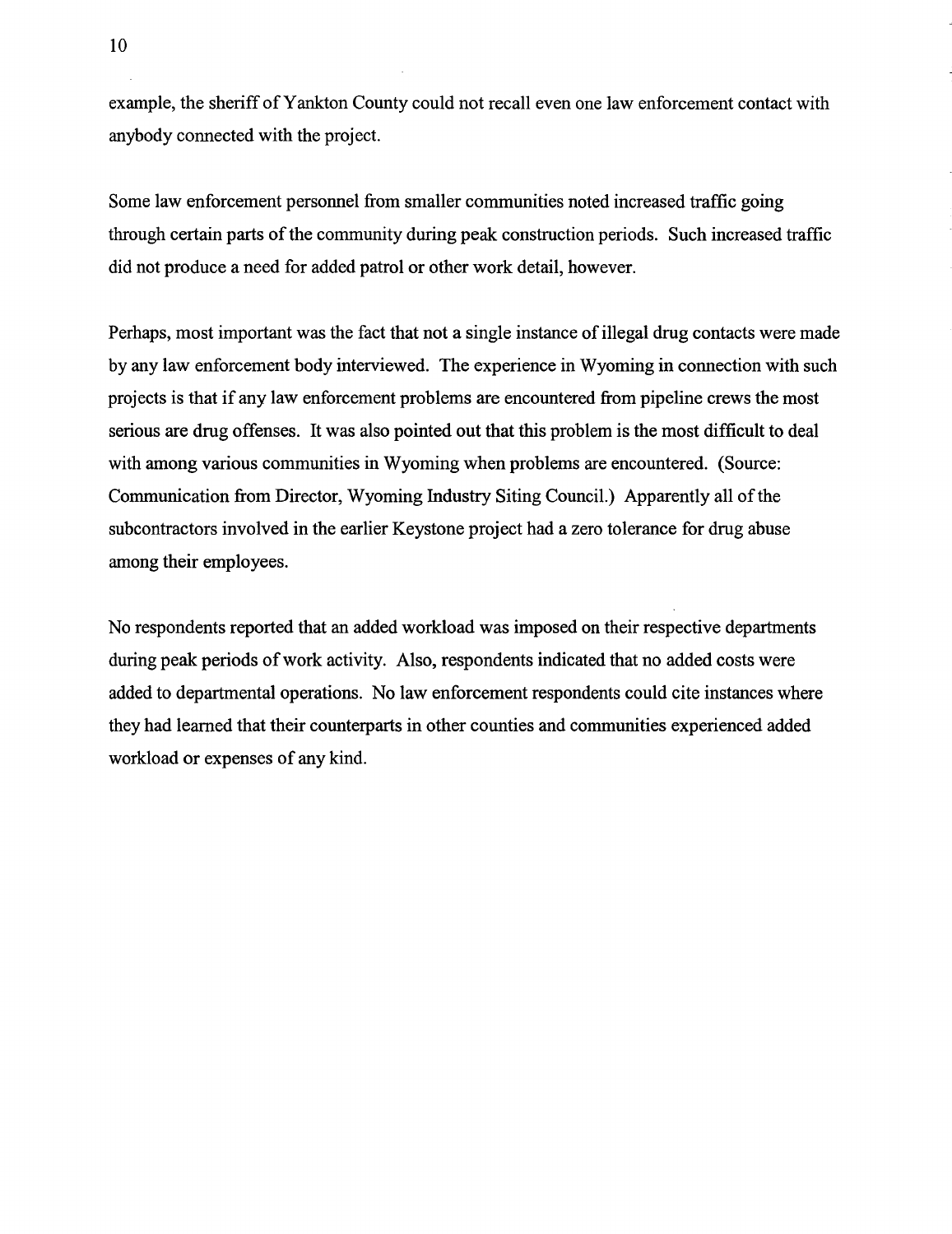## **Fire Protection**

No instances of calls for service for fire suppression were discovered during the field visit. It should be pointed out, however, that many areas along the construction corridor are served by rural fire protection districts for which contact is difficult to obtain. There was one instance of a small fuel spill that was not ignited but a call was made to a local department to assist in the proper clean-up of the area involved.

#### **Emergency Services**

Public safety organizations interviewed could recall few if any instances where ambulances or EMT personnel were called out to a pipeline work area or a place of residence of a pipeline employee anywhere along the route.

# **Health Services**

Health delivery facilities in Mitchell, Salem and yankton were contacted concerning added medical services required by pipeline employees or members of their families. Hospitals such as those found in Mitchell and Yankton could not cite any admissions due to accidents or illness during the project duration. Aberdeen and Huron hospitals reported similar experiences.

Medical clinics and doctors offices were utilized to a limited degree by families of pipeline workers within the communities in which they resided. All respondents reported that the added workload was easily accommodated by excess capacity in their clinics and all indicated that patients were covered by health insurance and collection of amounts due were not problematic.

# **Public Education Services**

Officials from administration offices of three large public school systems near the pipeline corridor were interviewed to determine the approximate number of students from pipeline construction families that were enrolled in kindergarten through twelfth grades in their respective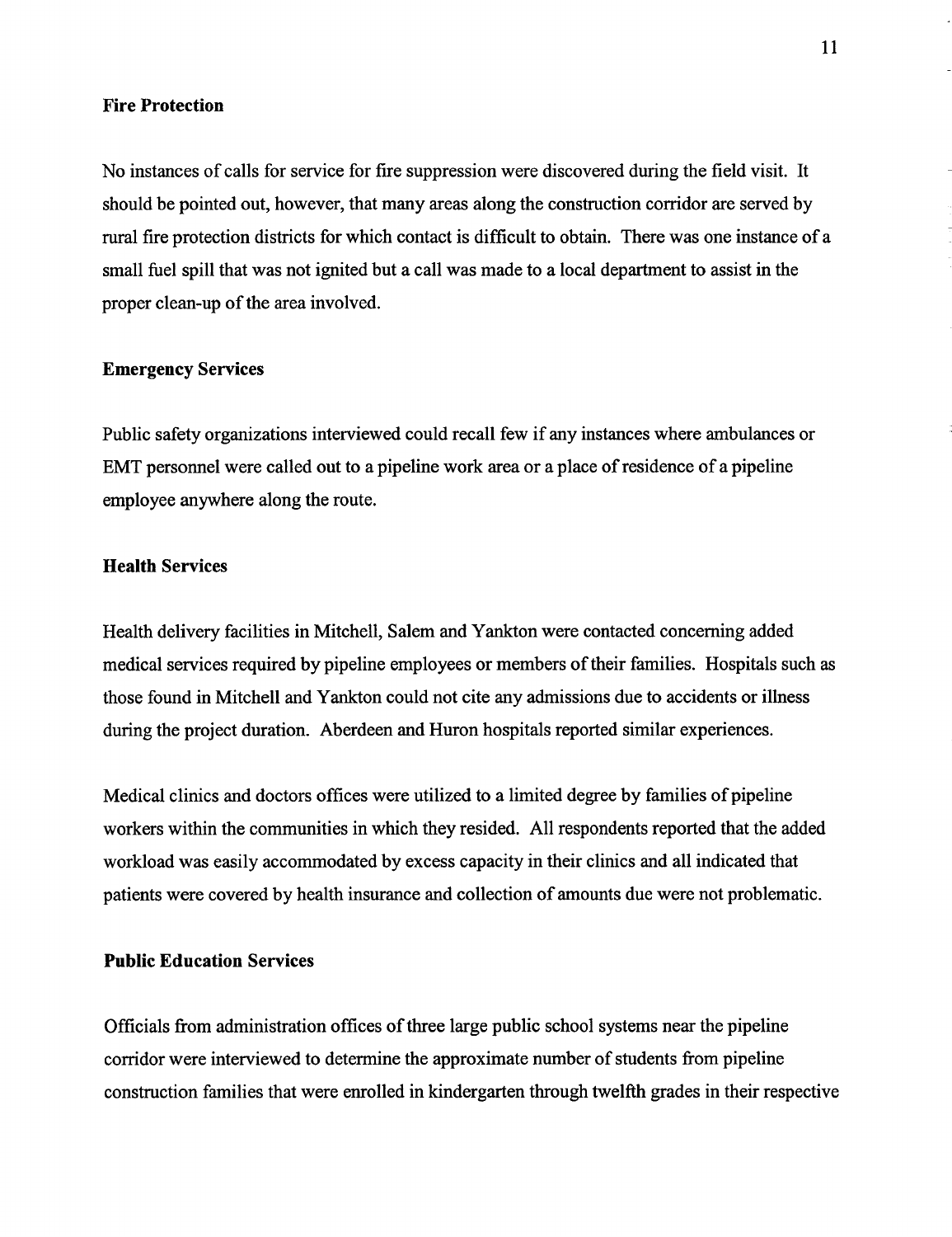districts. In all cases the degree of impacts was sufficiently small that no formal tracking was warranted for any of the districts. One district reported less than twelve students, one estimated ten and the other estimated less than six. In no case were any extra costs imposed on the districts and no extra personnel were required. All of the responding school districts reported excess capacity in general within their districts.

In Summary, the experience from the standpoint of social service delivery organizations along the construction corridor was distinctly positive. This is not universally found in pipeline projects in other states. This outcome could perhaps be explained by a combination of company policy standards and conditions that were imposed in connection with the permitting process.

 $\mathcal{L}$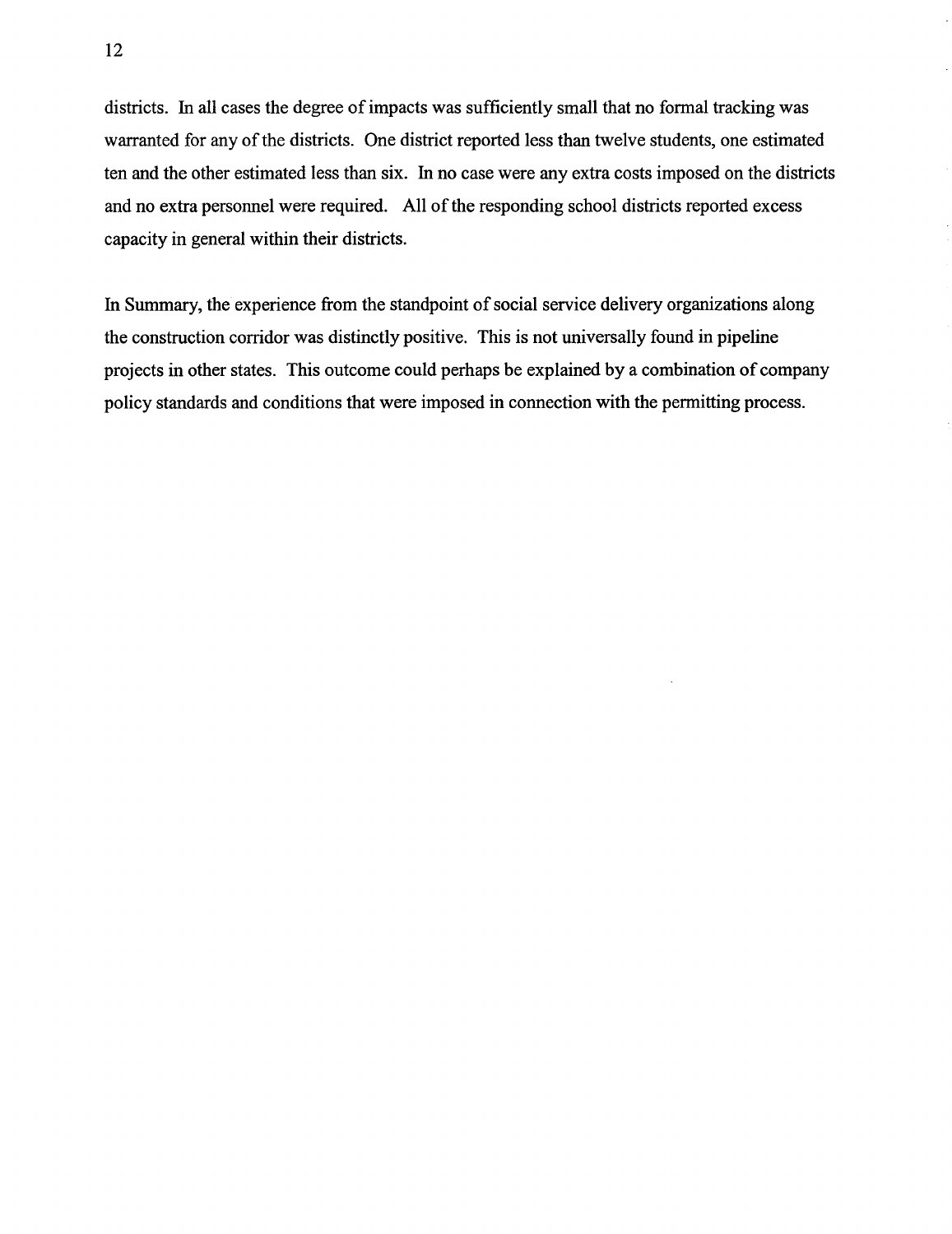#### **SECTION V - OTHER SOCIOECONOMIC IMPACTS**

#### **Agricultural Impacts**

Agricultural criteria incorporated in the Keystone XL project application is similar to that which was included in the 2007 application for the first Keystone pipeline. This criterion highlights the nature of the unavoidable temporary disturbances to agricultural acreage during and immediately after construction and specifically outlines agricultural remediation measures. Because of the similarity of company policy with respect to agricultural issues, an effort was made to contact agricultural interests along the Keystone pipeline corridor in Eastern South Dakota. Informal interviews were conducted with farmers who owned or leased land on the corridor and two farm landlords were also contacted. In short, agricultural interests seemed satisfied with their negotiations, resulting agreements and the company's carrying out of details associated with the agreements.

Although exact numbers were not easily acquired from those interviewed, it appears that in the area where these interviews were conducted a typical access easement involved a payment of approximately \$40,000 per mile of land. In addition ample mitigation has been arranged for loss of crop or grassland production for the interruption in production caused by construction activity and post-construction restoration. No one interviewed indicated that the amounts involved were unfair. In talking to other farm operators who lived near the project, but had no land on the corridor, it was sensed that there was feeling of lack of good fortune on their part.

The primary reservation relative to the project was concern some farmers expressed about the return of their farm-to-market roads to original condition. Although those interviewed acknowledged that pipeline work near their operation was not complete, road conditions remained as the only issue they showed concerns about. By the same token, all of those interviewed had no major worry road rehabilitation would not be performed by the company.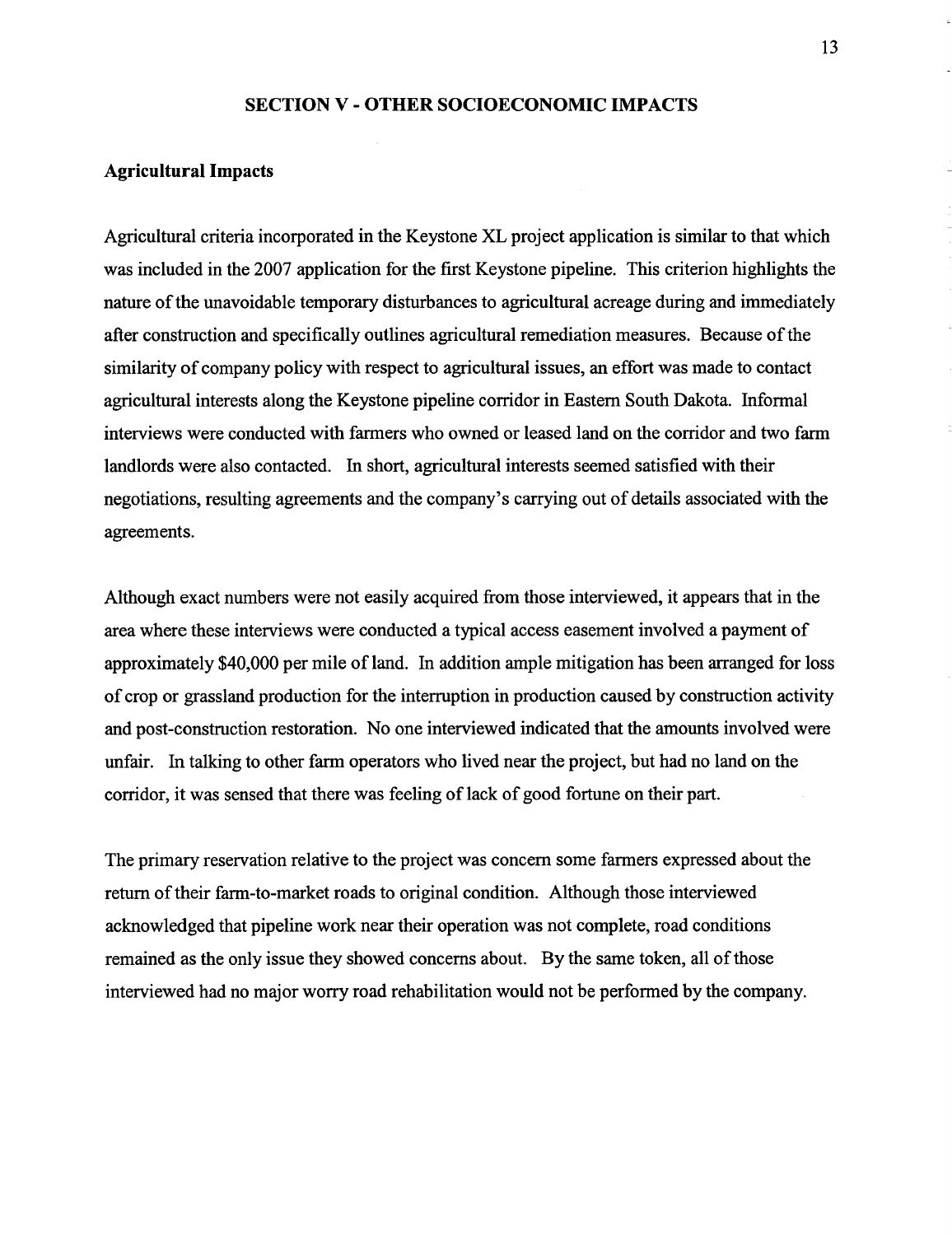# **Tourism**

Generally, the visitor industry is of considerable economic importance in Western South Dakota. In terms of employment, tourism is probably the largest employer in the private sector in this region of the state. Economic activity in this industry is geographically concentrated in the six county area of the Black Hills. The primary leisure travel corridor utilized by visitors who originate from the east is Interstate 90. In relative terms, other east-west highways such as state highway 34 and federal highways 18 and 212 together account for only a small fraction of annual travelers originating from eastern states.

Several smaller communities adjacent to Interstate 90 in Western South Dakota have evolved into service oriented economies catering to visitors with the Black Hills as their primary destination. One such community that lies a few miles west of the point at which the pipeline project intersects Interstate 90 is the town of Murdo. This small town contains between 200 and 300 lodging rooms, less than 100 RV spaces and a small number of eating and drinking establishments and local visitor attractions. Many of these ancillary businesses depend on lodging facilities for housing overnight travelers to increase the likelihood of visitor traffic into these establishments. A potential exists for capacity constraints in lodging facilities during the summer travel season.

This issue appears to have been addressed in connection with the worker housing plan according to a response to questions addressing the interaction the project may bear to the tourism industry. Work on the pipeline will be undertaken from May to November of 2011, but workers associated with this phase of construction will be housed in a worker camp operated by the company and located near Winner, South Dakota. Personnel associated with the project are accordingly confident that work activity during this span of time will have minimal impact to the Murdo vacation travel industry during the summer of 2011.

The 9 month span from September through May in Murdo is characterized by underutilization of lodging units. In similar situations, other communities adjacent to the first Keystone project such off-season lodging opportunities afforded by pipeline workers were welcomed. In this sense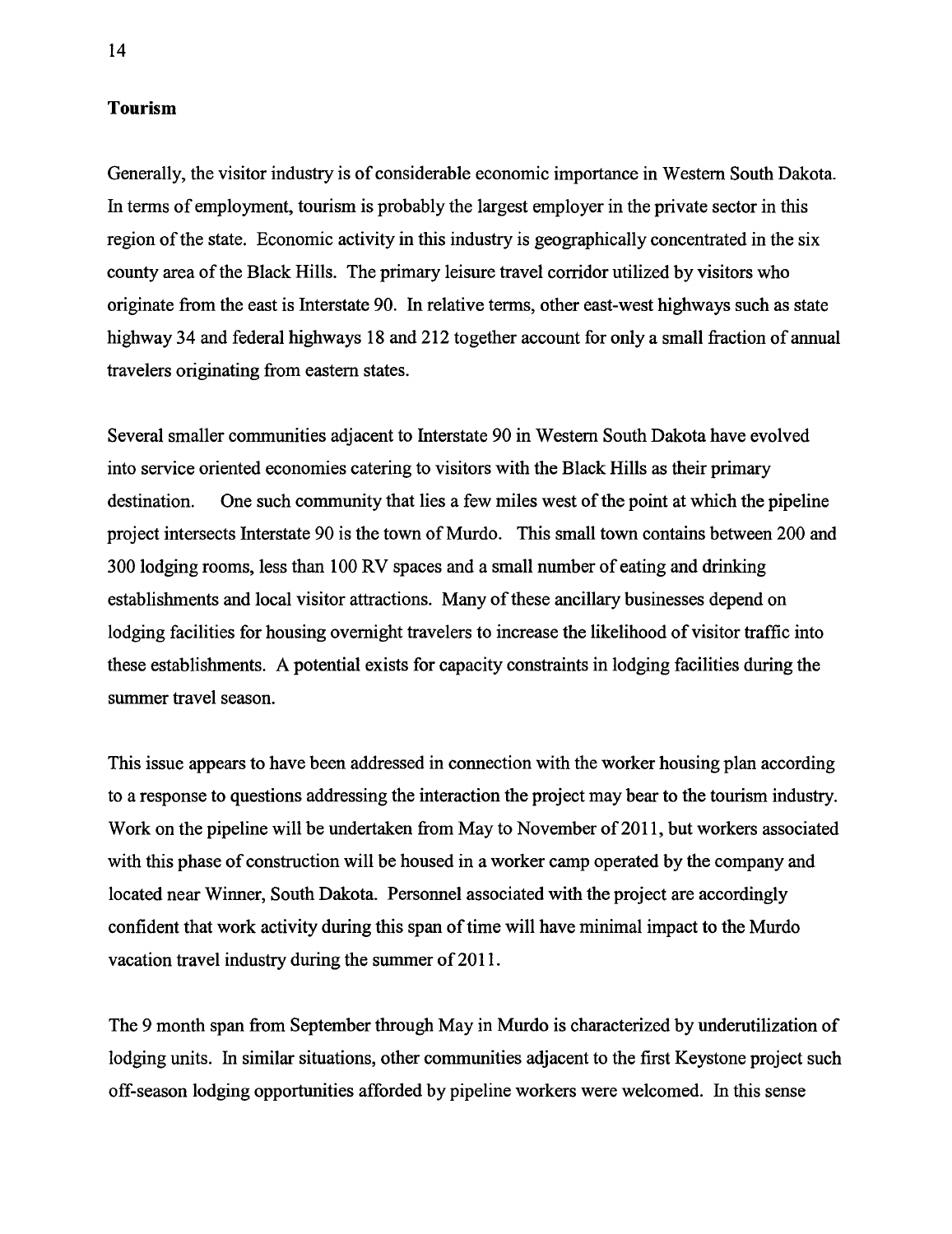opportunities may present themselves for Murdo motels to extend their traditional peak volume season in 2011 beyond the three summer months.

# **Housing**

Among all logistic issues associated with the proposed Keystone XL pipeline, housing is the most difficult to deal with along the corridor. With the exception ofWinner, South Dakota there are very few motel or RV accommodations within practical daily drive times. Some very limited lodging facilities exist in Philip and Kadoka, South Dakota. Additionally, one small motel is located in Buffalo, SD near the extreme northern segment of the proposed Keystone XL corridor.

Living accommodations in the vicinity of the first pipeline project benefited by large communities within a reasonable distance of the project. Together the communities of Aberdeen, Huron, Mitchell and Yankton contain thousands of lodging units and RV spaces and other rentals. Many other smaller communities along the corridor supplemented these numbers which enabled the project employees to be easily supplied with many living options.

This lack of infrastructure within the private economy prompted plans by the company to construct and operate two temporary construction camps to be located in the general areas of Union Center and Winner, South Dakota. These facilities will have a design capacity of about 600 workers each and will therefore house virtually all of the workers on the project if needed. They will be constructed and operated in accordance with applicable county and state rules and standards.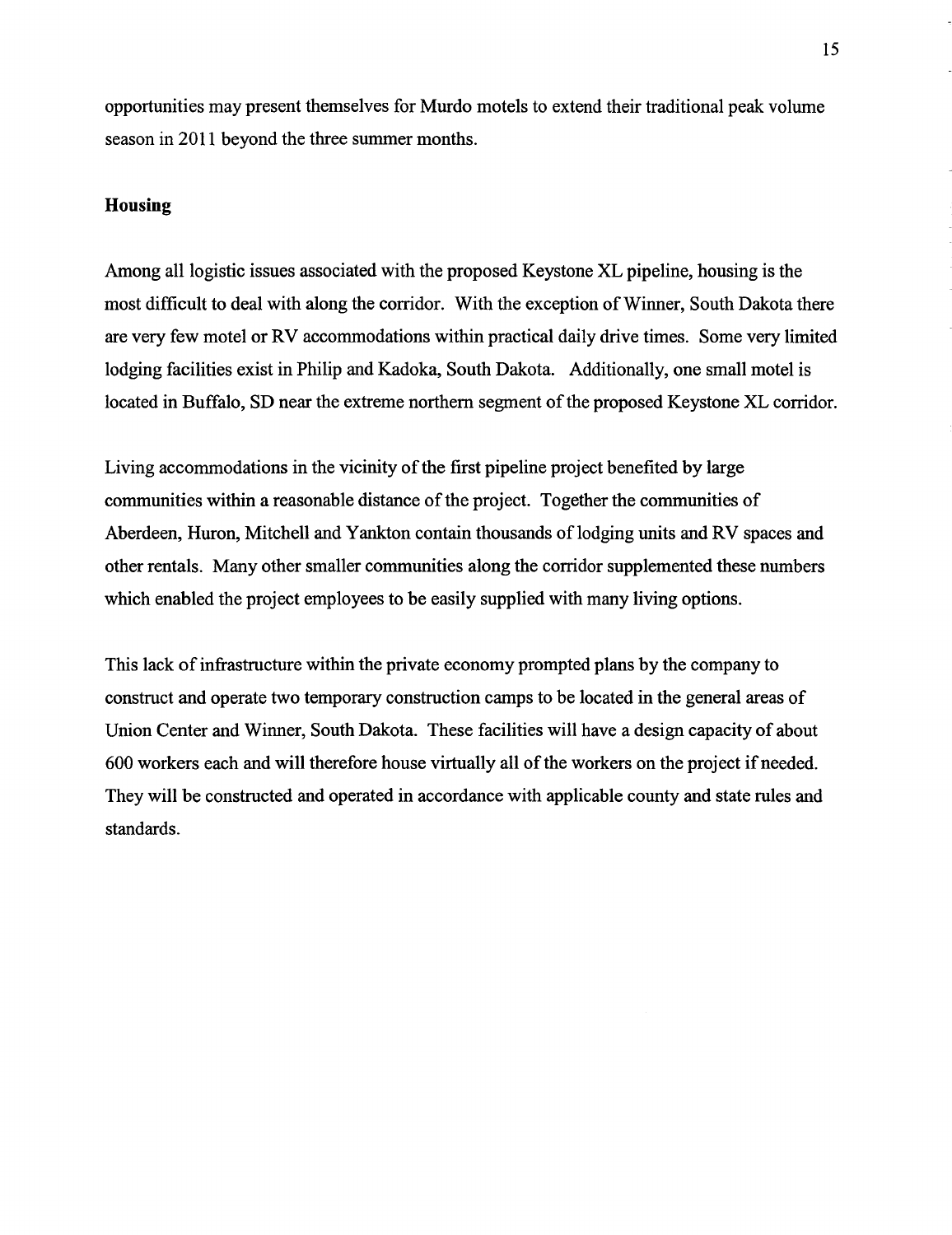## **Recreation**

Aside from attractions associated with the leisure travel industry, hunting is the main recreation activity in the vicinity of the Keystone XL pipeline. In the southern one-third of the project corridor, upland bird hunting is the major hunting activity. The northern two-thirds of the project is oriented more to big game hunting including deer and antelope. Each area possesses a variety of hunting opportunities so both big game and small game are pursued from one end of the Keystone XL project to the other.

There are a total of four Game and Fish Department game production areas within 2 miles of the proposed corridor in South Dakota. One is located near Harding County and the other three are located in Tripp County at the south end of the project. Two of them are located between 1.4 and 1.6 miles of the project corridor. These areas will likely experience very little conflict with the construction project. One game production area in Tripp County is located .2 miles from the corridor. (Response to Staff's third data request, August 21, 2009.) Construction of this segment of the project is programmed presently to occur in 2011. Given its proximity to the construction activity it seems apparent that there will be some temporary disturbance ofthe game production area during that year in terms of production and in sportsmen being able to utilize the area for recreation.

Commercial upland bird hunting in Tripp County is a particularly well developed sub-industry of the tourism industry. Several commercial hunting operations exist in the county and other land is leased for hunting purposes by these and other commercial hunting operations. Pipeline construction work may have to be coordinated time-wise to cause the least amount of conflict possible during the mid October and November periods of 2011 and 2012. There may be other cases where private game production on or near the corridor may experience disruption during the growing season. In such cases remediation for lost production would need to be compensated similar to other agricultural purposes.

Other conflicts with hunting activity primarily during the fall months of October and November could possibly arise on private land near the corridor. Mitigative measures may have to be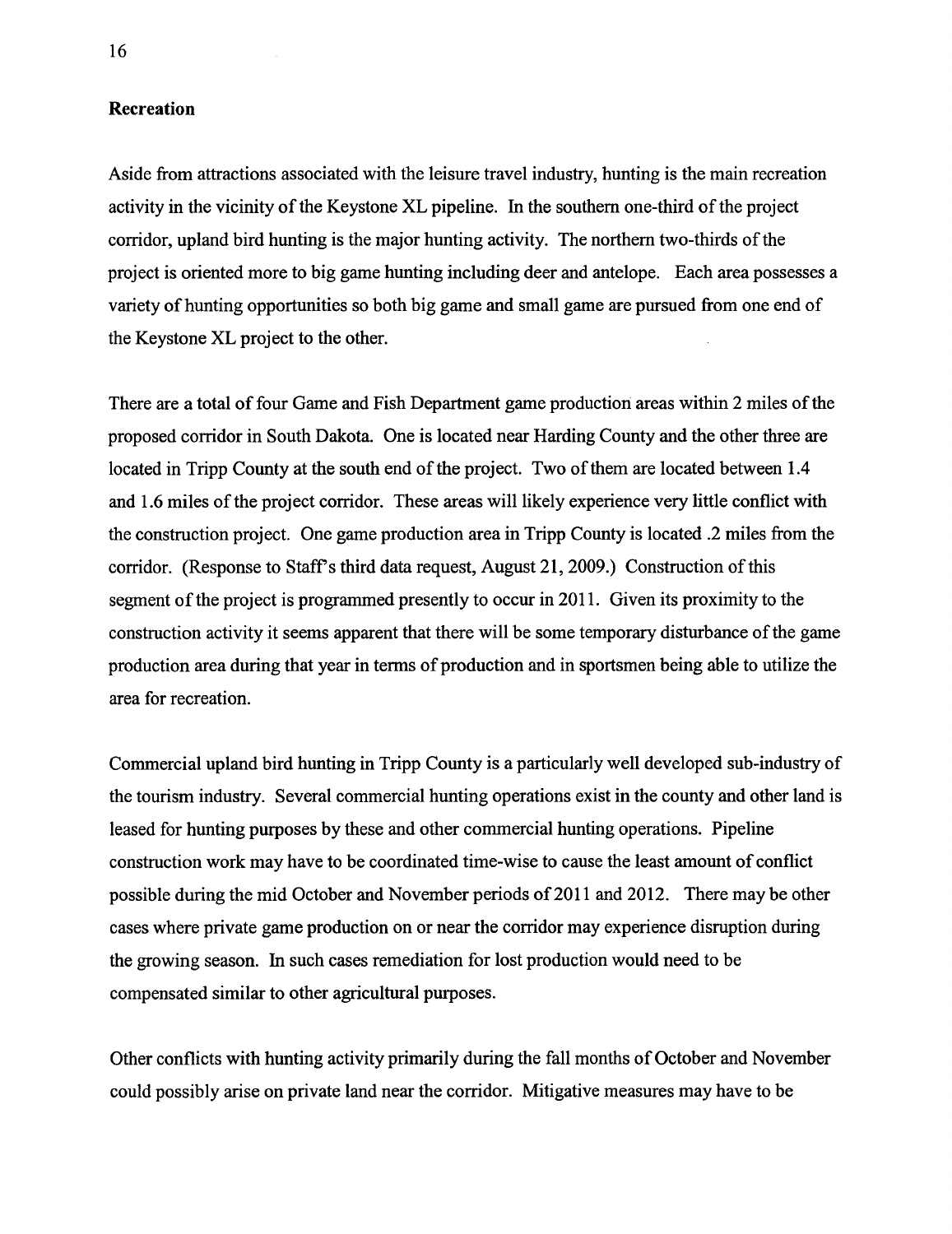developed by the South Dakota Department of Game Fish and Parks in connection with issuing big game licenses that will guard against unsafe conditions for workers during open hunting seasons near work sites.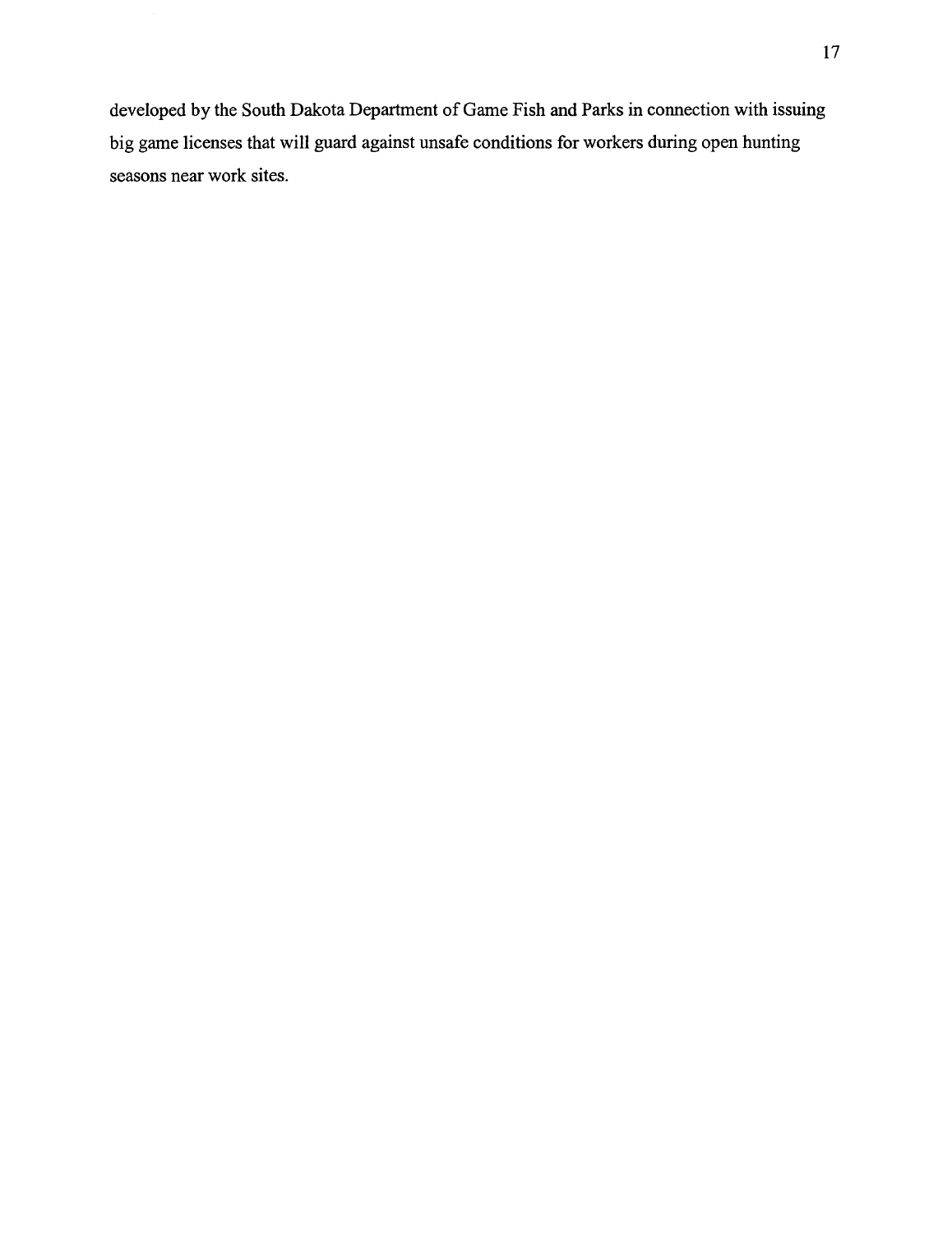## **SECTION VI - LONG RUN FISCAL IMPLICATIONS**

State and local fiscal benefits occur both in the short run and the long run for projects such as the Keystone XL pipeline. Workers who would temporarily locate in South Dakota during the construction phase of the project would pay state and local sales tax on purchases of goods and services. It is recalled from earlier in this report that total labor costs are estimated to be about \$154.4 million. About one-half of this amount, or \$77.2 million occurs as direct wages to employees. Disposable income derived by subtracting payroll deductions from direct wages would reduce this number by an additional amount. Since most workers maintain permanent residences elsewhere a significant portion of net wages are exported from the South Dakota economy. Yet, it is reasonable to assume that at least \$20 million or more could find its way into the taxable sales stream. Other fiscal impacts in the form of fuel taxes and gaming revenue are other examples of benefits that could be received in the short run. Any such spending of this type is transitory in nature and relatively moderate during the construction phase of the project, however.

According to South Dakota Statute, a portion of the sales and use taxes associated with qualified purchases and use of equipment and supplies are refundable in many projects such as pipelines. (See SDCL 10-45B) Yet there are considerable sales taxes that will be paid by subcontractors and the company, itself.

The preceding discussion dealt briefly with the short run fiscal benefits to the state. A far more significant fiscal benefit to the state of South Dakota concerns the ad valorem or property tax that will accrue each year for the useful life of the project.

Property taxes in South Dakota are a main funding source for the public school system and for the operation of county governments. Typically two-thirds of property taxes paid are directed to various public school funds with the rest flowing to county governments. Some counties that contain school districts carrying bonded indebtedness will find more than two-thirds directed to school purposes.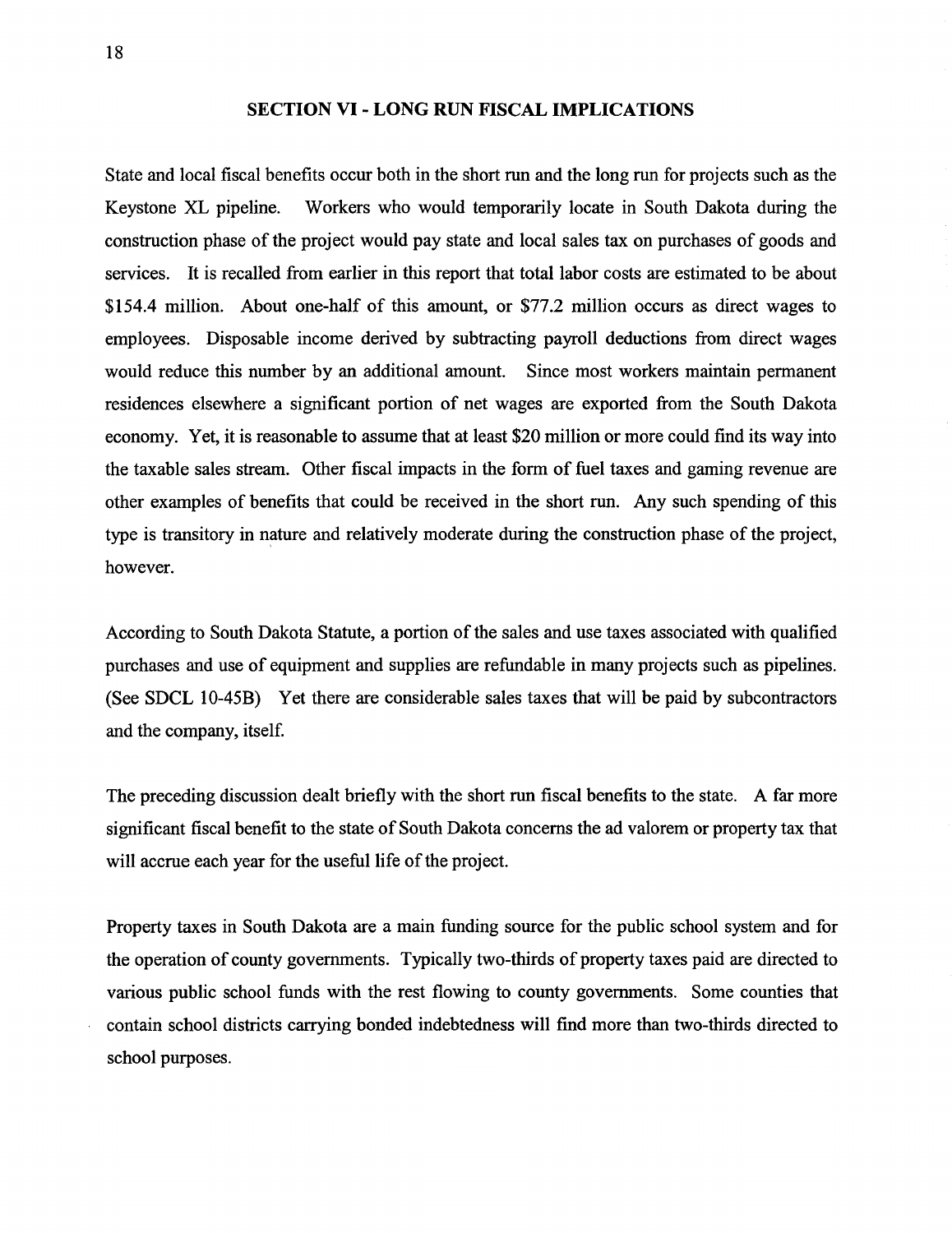The following chart summarizes the tax base upon which taxes are assessed for 2008 in the counties that contain a portion of the Keystone XL corridor.

| <b>ASSESSED VALUE PER COUNTY 2008*</b> |                 |  |  |
|----------------------------------------|-----------------|--|--|
| <b>HAAKON</b>                          | 260,542,837     |  |  |
| <b>HARDING</b>                         | 152,070,577     |  |  |
| <b>JONES</b>                           | 216,388,389     |  |  |
| <b>LYMAN</b>                           | 412,169,588     |  |  |
| <b>MEADE</b>                           | 1,440,383,063   |  |  |
| <b>PERKINS</b>                         | 265,769,914     |  |  |
| <b>TRIPP</b>                           | 530,093,550     |  |  |
| <b>TOTAL</b>                           | \$3,277,417,918 |  |  |

| <b>FABLE 2</b> |  |
|----------------|--|
|----------------|--|

\* Counties to be traversed by Keystone XL Pipeline

According to SDCL 10-37, the ultimate distribution of the assessed value of the pipeline will be determined by the revenue department according to the proportion of the pipeline value found in each county. Two counties, Perkins and Lyman, include very small distances of the planned pipeline so would not experience the degree of benefit as will the other listed counties.

The method of determining the assessed value of the pipeline described in the statute is complex and suggests that the appraisal technique is a blend of the replacement-cost-less-depreciation method and the income method. In essence, this means that initially, the focus is on the cost of the improvement modified by a mechanism that compares the rate of return of the company with the cost of doing business. This modification would allow the assessed value to exceed its replacement cost or fall short of the replacement cost - depending on this comparison. Exact valuation is determined by the South Dakota Department of Revenue.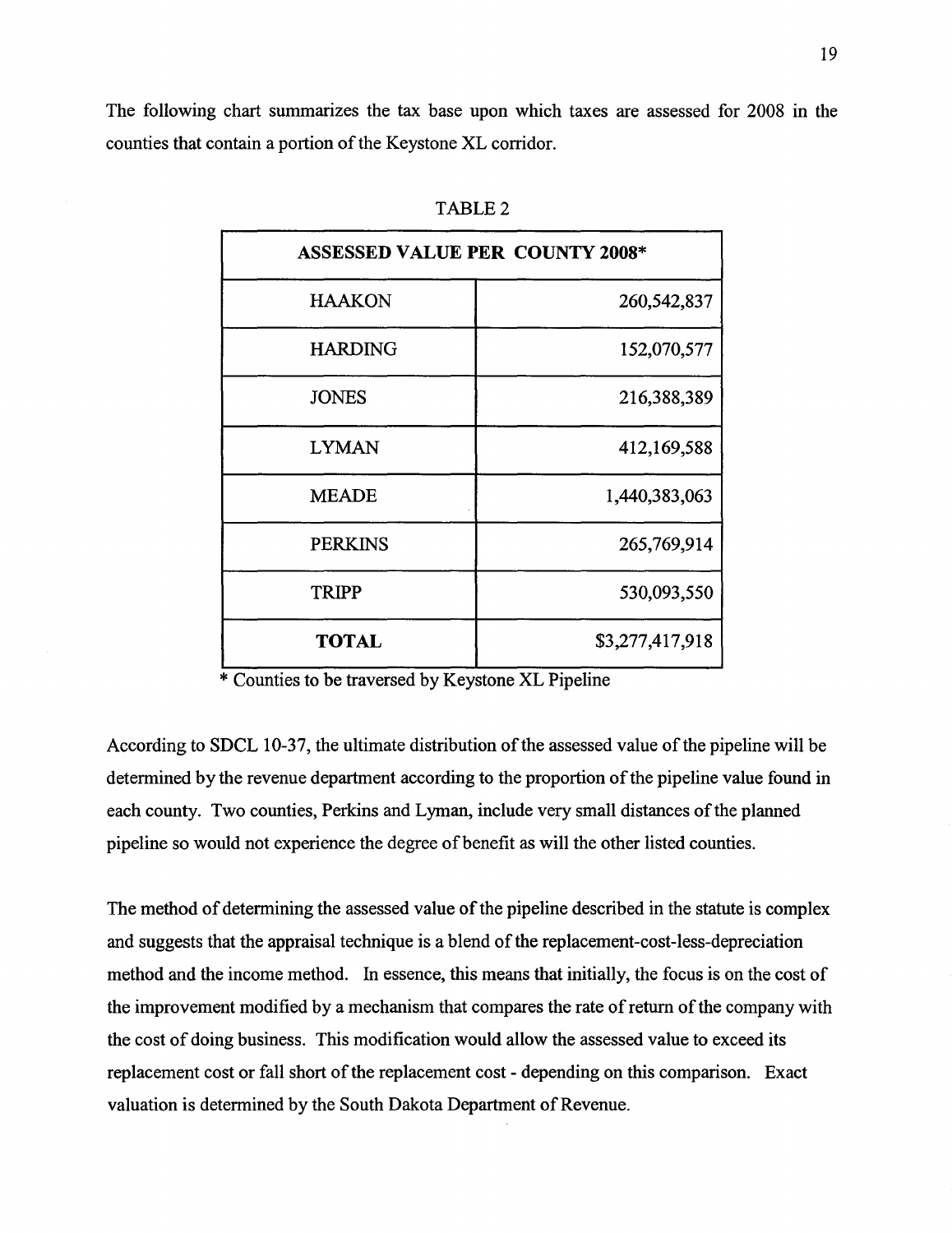There is no suggestion that this is the correct assessed valuation, but for purposes of this discussion it is assumed that the assessed value of the pipeline passing through South Dakota is equal to \$921.4 million, its expected total cost of design and construction. This would amount to a 28 percent aggregate increase in assessed value for the eight affected counties in Western South Dakota. Each specific county would experience a different relative increase depending on the level of their existing assessed value and depending on the proportion of the pipeline improvement lying with the county. Overall, the ad valorem tax impact to counties and school districts is very substantial, with some counties with small current valuations possibly experiencing a doubling of assessed valuation.

The reader is reminded that the above numeric example is for illustrative purposes only and any percentage change in assessed value is subject to the valuation that is ultimately established for the Keystone XL pipeline.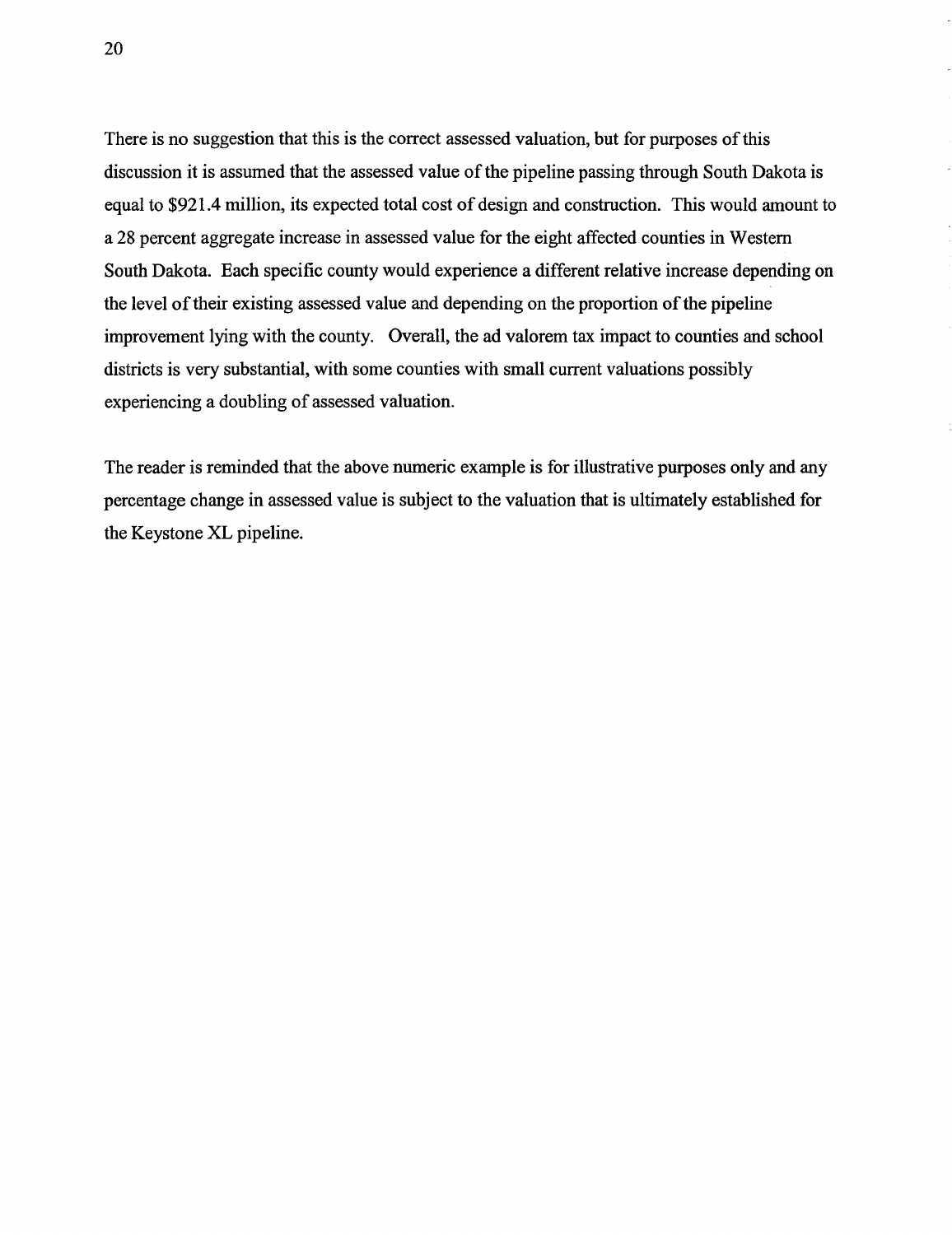#### **EXECUTIVE SUMMARY**

The major finding from the background research during this report is that the perceived risk and uncertainty which may have existed prior to the beginning of the first Keystone pipeline in Eastern South Dakota has been alleviated by community stakeholders through the actual experience of the pipeline construction process. Moreover, imminent completion of this project has provided a 'proving ground' for successive pipeline projects in the state. Many of the causes for concern in the earlier project have served to allay these same concerns connected to the pending Keystone XL project.

As in most projects of this magnitude, the positive economic benefits are usually unambiguous, but are frequently offset somewhat by social and environmental uncertainties. This document has dealt with the economic and social impacts. A central theme of the preceding analysis is that, given the similarity, proximity in time, and commonality of planning and organizational responsibilities ones confidence in a methodology of historical comparison is heightened. In the present case experience with most if not all of the economic and social impacts are positive or neutral.

The following table summarizes the findings discussed in more detail in the body of the report. The retail sector is projected to experience moderate growth in revenue. Retail businesses providing goods that are directly bought by construction workers will experience the largest growth. Other businesses will see revenues grow through indirect spending. Businesses that provide supplies directly required by the project itselfwill experience increased revenues, with moderate increases in labor requirements.

Displacement of traditional leisure travelers in Western South Dakota by construction workers demanding the same goods and services is likely to be limited to the summer season. Any potential impacts are likely to be mitigated because of the intent on the part of the company to utilize temporary worker camps within driving distance to the project. Murdo, the community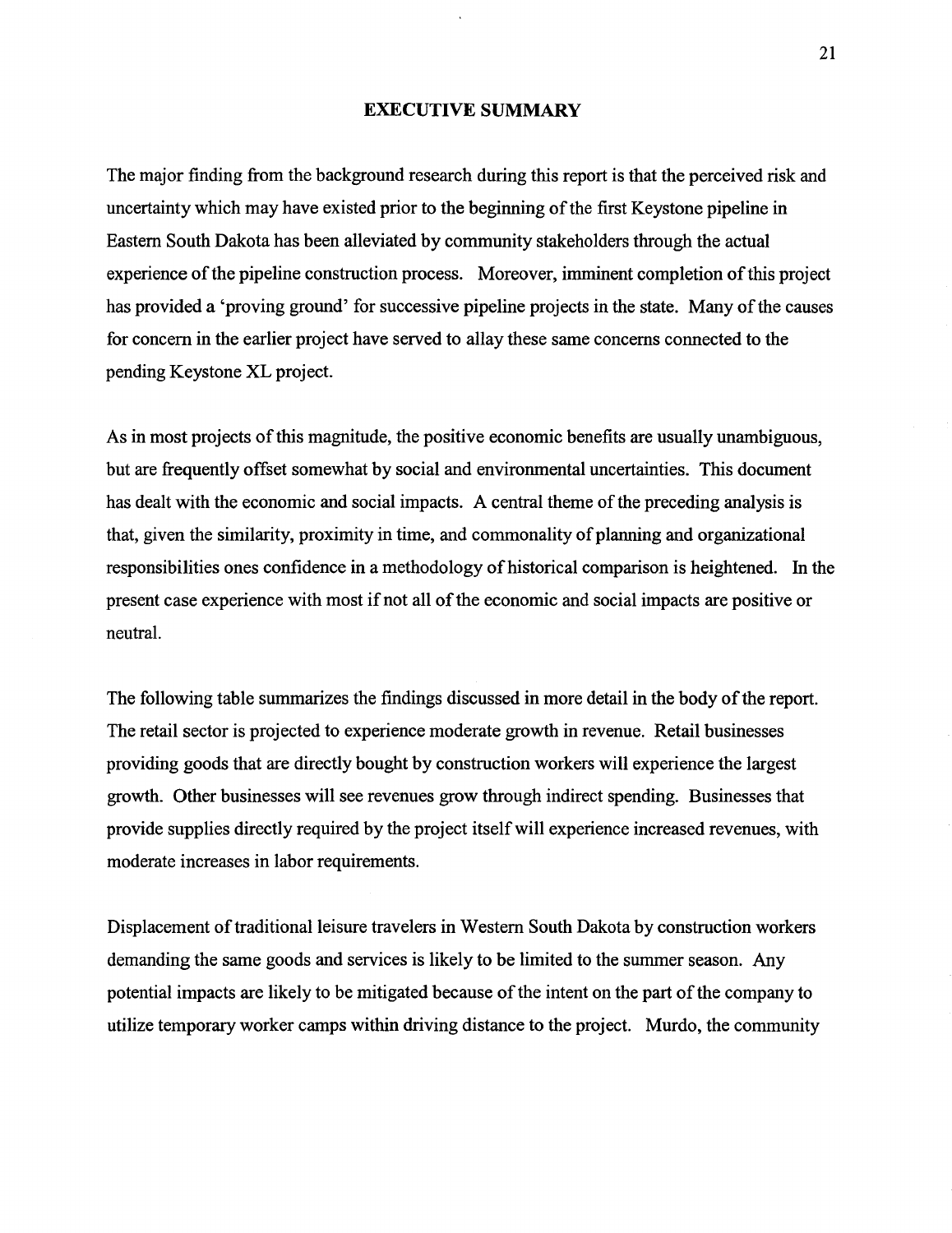# TABLE 3 - IMPACT SUMMARY

 $\bar{\Delta}$ 

| Industry                  | <b>Source of Economic</b><br>Impacts               | <b>Direction of Impact</b>    | <b>Net Impact</b>             |
|---------------------------|----------------------------------------------------|-------------------------------|-------------------------------|
| Retail                    | Revenue                                            | Positive                      | Positive                      |
|                           | Increase in Labor Costs                            | None Significant              |                               |
| Leisure Travel            | Revenue                                            | Positive                      | Positive                      |
|                           | <b>Labor Costs</b>                                 | None Significant              |                               |
|                           | Displacement of Traditional<br><b>Users</b>        | None Significant              |                               |
| Health                    | Revenue                                            | Positive                      | Positive                      |
|                           | <b>Labor Costs</b>                                 | None Significant              |                               |
|                           | <b>Displacement of Traditional</b><br><b>Users</b> | None                          |                               |
| Law Enforcement           | Volume                                             | Somewhat Positive             | Moderate Negative             |
|                           | <b>Labor Costs</b>                                 | None                          |                               |
| <b>Emergency Services</b> | Volume                                             | None                          | None Significant              |
|                           | <b>Labor Costs</b>                                 | None                          |                               |
| <b>Fire Services</b>      | Volume                                             | None                          | None Significant              |
|                           | <b>Labor Costs</b>                                 | None                          |                               |
| Agriculture               | Revenue                                            | Positive                      | Positive                      |
|                           | <b>Labor Costs</b>                                 | None Significant              |                               |
| Recreation                | <b>Environmental competition</b>                   | Somewhat Negative             | Moderate Negative             |
|                           | Displacement of Traditional<br><b>Users</b>        | Somewhat Negative             |                               |
| Housing                   | Revenue                                            | Positive                      | Positive                      |
|                           | Displacement/Rent Increases                        | Minor                         |                               |
| <b>Fiscal Resources</b>   | Sales Tax Revenue                                  | Positive                      | <b>Substantially Positive</b> |
|                           | Property tax Base                                  | <b>Substantially Positive</b> |                               |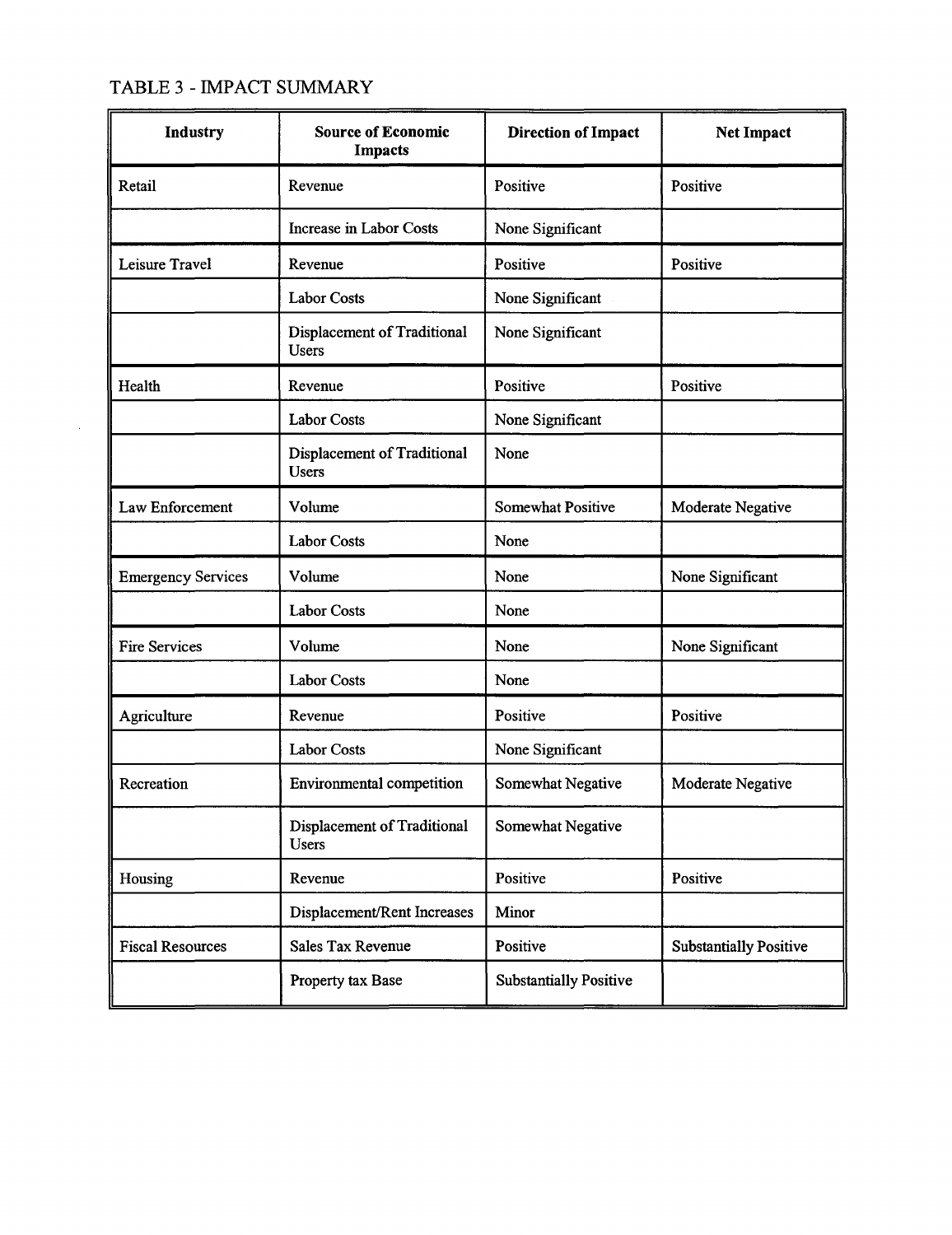with potentially the largest tourism impact in proximity to the project, has specifically been addressed by the company through providing board and room for workers via a temporary worker camp near Winner. Any impacts to that community will occur in 2011 and is therefore expected to be minor during that year.

Most sectors are impacted by changes in gross revenues. Agriculture does not appear to have been significantly impacted, but landowners on the pipeline corridor have benefited significantly by access or easement fees. Any loss in production is projected to be compensated by the company. Labor expense for farmers is not expected to noticeably increase due to increased competition from the pipeline project since most of the workers will be coming in from other regions of the country. This conclusion is reinforced by the fact that the project is of a shortterm nature for any positions that will be available for local residents. On balance, most sectors are projected to experience an economic benefit because increases in revenues will exceed increased labor expenses.

Moderately increased revenue is expected to be the primary economic impact accruing to the health industry in connection with the project.

An increased demand for labor created by the construction of the pipeline may induce higher local wages in the short term for businesses. Generally, sectors providing goods and services directly to the project will experience the highest growth in demand for labor, but will probably not significantly increase wage rates due to the very short-term nature ofthe growth in business volume.

Because of its unique nature, the need for housing has the potential to generate negative community impacts in towns such as Buffalo, Belle Fourche, Philip, Murdo and Winner. Any substantial increase in temporary housing demand may produce increased competition seen by